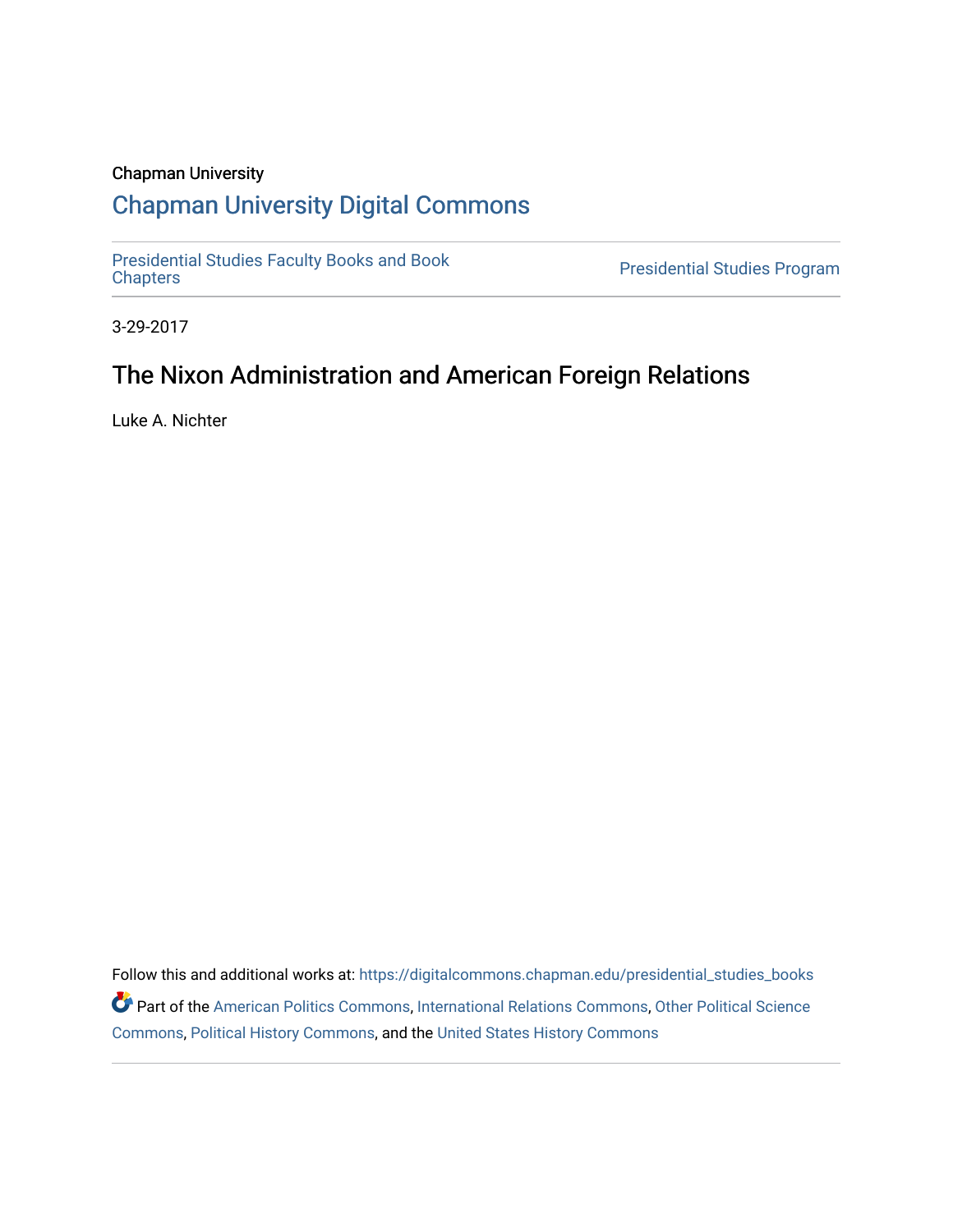# **The Nixon Administration and American Foreign Relations**

Luke A. Nichter, Department of History, Texas A&M University, Central Texas

<https://doi.org/10.1093/acrefore/9780199329175.013.393> **Published online:** 29 March 2017

#### **Summary**

Assessments of President Richard Nixon's foreign policy continue to evolve as scholars tap new possibilities for research. Due to the long wait before national security records are declassified by the National Archives and made available to researchers and the public, only in recent decades has the excavation of the Nixon administration's engagement with the world started to become well documented. As more records are released by the National Archives (including potentially 700 hours of Nixon's secret White House tapes that remain closed), scholarly understanding of the Nixon presidency is likely to continue changing. Thus far, historians have pointed to four major legacies of Nixon's foreign policy: tendencies to use American muscle abroad on a more realistic scale, to reorient the focus of American foreign policy to the Pacific, to reduce the chance that the Cold War could turn hot, and, inadvertently, to contribute to the later rise of Ronald Reagan and the Republican right wing—many of whom had been part of Nixon's "silent majority." While earlier works focused primarily on subjects like Vietnam, China, and the Soviet Union, the historiography today is much more diverse – now there is at least one work covering most major aspects of Nixon's foreign policy.

**Keywords:** [Nixon,](https://oxfordre.com/americanhistory/search?btog=chap&f_0=keyword&q_0=Nixon) [Kissinger](https://oxfordre.com/americanhistory/search?btog=chap&f_0=keyword&q_0=Kissinger), [China,](https://oxfordre.com/americanhistory/search?btog=chap&f_0=keyword&q_0=China) [détente,](https://oxfordre.com/americanhistory/search?btog=chap&f_0=keyword&q_0=d%C3%A9tente) [Soviet Union](https://oxfordre.com/americanhistory/search?btog=chap&f_0=keyword&q_0=Soviet Union), [rapprochement](https://oxfordre.com/americanhistory/search?btog=chap&f_0=keyword&q_0=rapprochement), [Vietnam](https://oxfordre.com/americanhistory/search?btog=chap&f_0=keyword&q_0=Vietnam), [Watergate,](https://oxfordre.com/americanhistory/search?btog=chap&f_0=keyword&q_0=Watergate) [India](https://oxfordre.com/americanhistory/search?btog=chap&f_0=keyword&q_0=India), [Pakistan](https://oxfordre.com/americanhistory/search?btog=chap&f_0=keyword&q_0=Pakistan), [Nixon tapes](https://oxfordre.com/americanhistory/search?btog=chap&f_0=keyword&q_0=Nixon tapes)

**Subjects:** 20th Century: Post-1945, Foreign Relations and Foreign Policy, Political History

#### **A New Era**

When Richard Nixon became president on January 20, 1969, he assumed the office at a low point in domestic morale and the reputation of the United States around the world. The experiences of the 1960s had been searing for the nation: the Vietnam War, the civil rights movement, the 1962 Cuban missile crisis, urban violence, and a breakdown of international order. Nixon's lead speechwriter, Raymond K. Price, said often that if the 1860s was an actual Civil War, then the 1960s had been a virtual civil war. The feeling of siege was an important part of the mentality of the Nixon White House.

The long post-1945 period was ending as Nixon took office. Yet if the shape of a new era remained obviously unknown, it surely would be contentious. Among modern presidents, few had experienced a more linear path to the Oval Office, with Nixon's service in the US House (1947– 1951) and Senate (1951–1953) and eight years as Dwight Eisenhower's apprentice while vice president (1953–1961). The world stage he would encounter as president was one he had glimpsed before, whether unveiling the "Pumpkin Papers" that helped to convict Alger Hiss during the House Un-American Activities Committee investigation or squaring off in the 1959 Kitchen

Page 1 of 19

Printed from Oxford Research Encyclopedias, American History. Under the terms of the licence agreement, an individual user may print out a single article for personal use (for details see Privacy Policy and Legal Notice).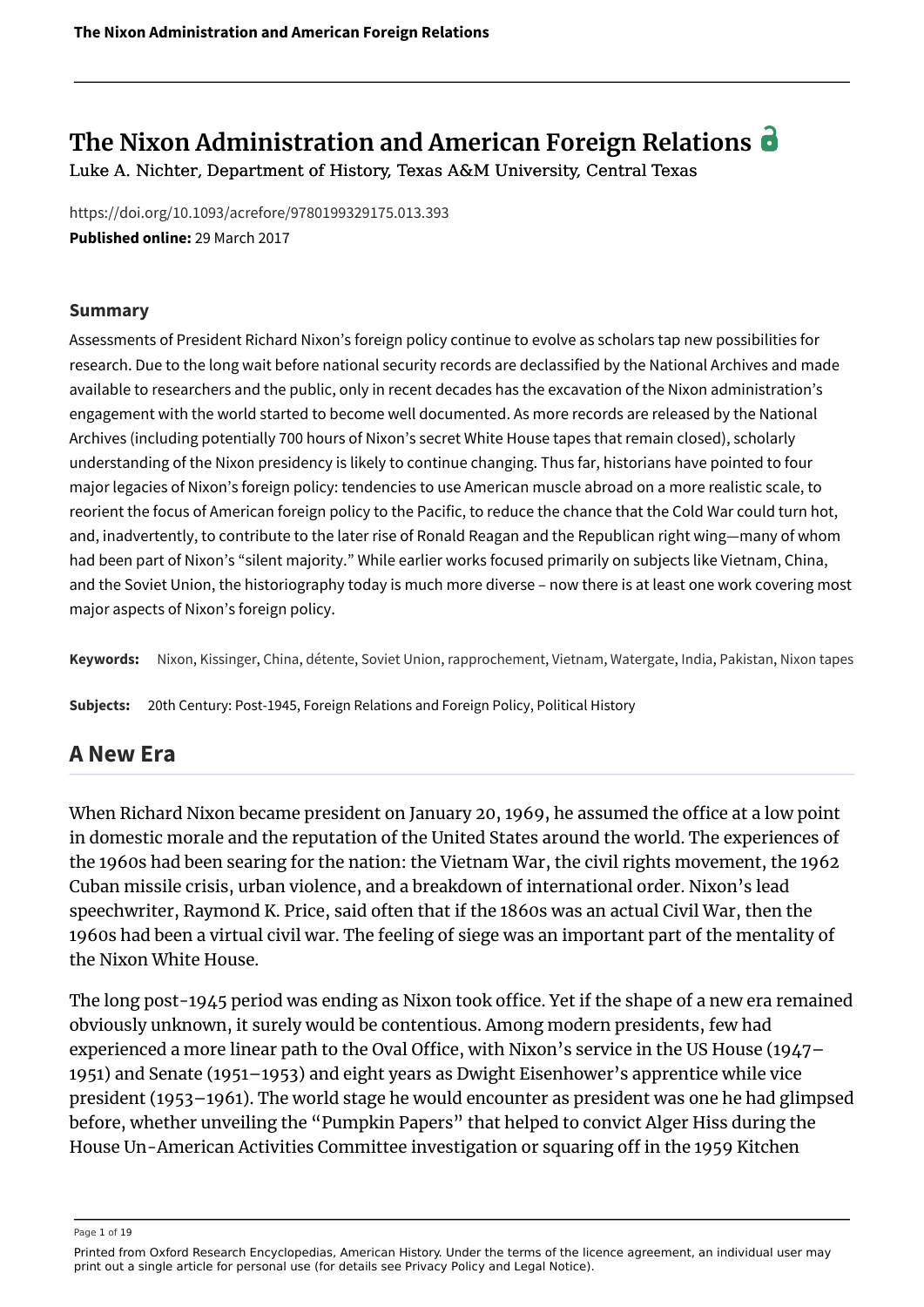Debate with Nikita Khrushchev over whether the American or the Soviet economic system was superior. Nixon narrowly defeated Vice President Hubert Humphrey by nearly a half million votes on November 5, 1968, to become the thirty-seventh president of the United States.

### **The Nixon Doctrine**

Richard Nixon made it an early priority of his presidency to redress the international situation. The experience of the Vietnam War had sapped much American creative potential during the 1960s, and traditional American allies in Europe wondered if the United States could be a force for good again. Nixon's key collaborator in this effort was National Security Adviser Henry A. Kissinger, a former Harvard professor. Both men were eager to demonstrate that the United States could be a force for peace and constructive activity again and that not all of the nation's creativity and imagination had been sapped by the trauma of Vietnam, where an average of two hundred American soldiers died each week during the second half of 1968. While Nixon is perhaps known best for his overtures to American adversaries, including the Soviet Union and China, he first turned his attention to American allies. Thirty days into his presidency, Nixon made a tour of western European capitals and planned an American foreign policy that would not be based around a war in Southeast Asia. He spoke to the parliaments of Europe before he spoke to the US Congress.

<span id="page-2-1"></span><span id="page-2-0"></span>Nixon had created an outline of these foreign policy plans much earlier. He described his vision of a post-Vietnam world in his influential *Foreign Affairs* article "Asia after Vietnam," published in October 1967, more than a year before he reached the White House and even before he was an official candidate for the nation's highest office.<sup>[1](#page-16-0)</sup> He articulated these views further in Guam on July [2](#page-17-0)5, 1969, while he was visiting to meet the astronauts who were returning from the moon.<sup>2</sup> In an informal session with reporters dealing with questions mainly about Vietnam and China, Nixon made some important revelations about the way he saw the world and how he intended to govern. These remarks, which became known as the Nixon Doctrine, were not limited to simply the way he saw American interests in the Pacific.

<span id="page-2-2"></span>The Nixon Doctrine represented the first major revision to the Truman Doctrine in nearly a quarter century: the United States was no longer willing to mobilize forces anywhere to defend against aggression. A harbinger of the détente era, the simplicity in his language suggests that the Nixon Doctrine was indeed meant to have application beyond Vietnam. When Nixon said "We, of course, will keep the treaty commitments that we have," and "We should assist, but we should not dictate," he foreshadowed a new phase in America's engagement with the world in which other nations would be expected to take on more responsibility in the areas of their own defense, monetary and economic affairs, and political development. $^3$  $^3$  Future American commitments would be undertaken on a more realistic scale commensurate with a new era of reduced Cold War tensions.

Page 2 of 19

Printed from Oxford Research Encyclopedias, American History. Under the terms of the licence agreement, an individual user may print out a single article for personal use (for details see Privacy Policy and Legal Notice).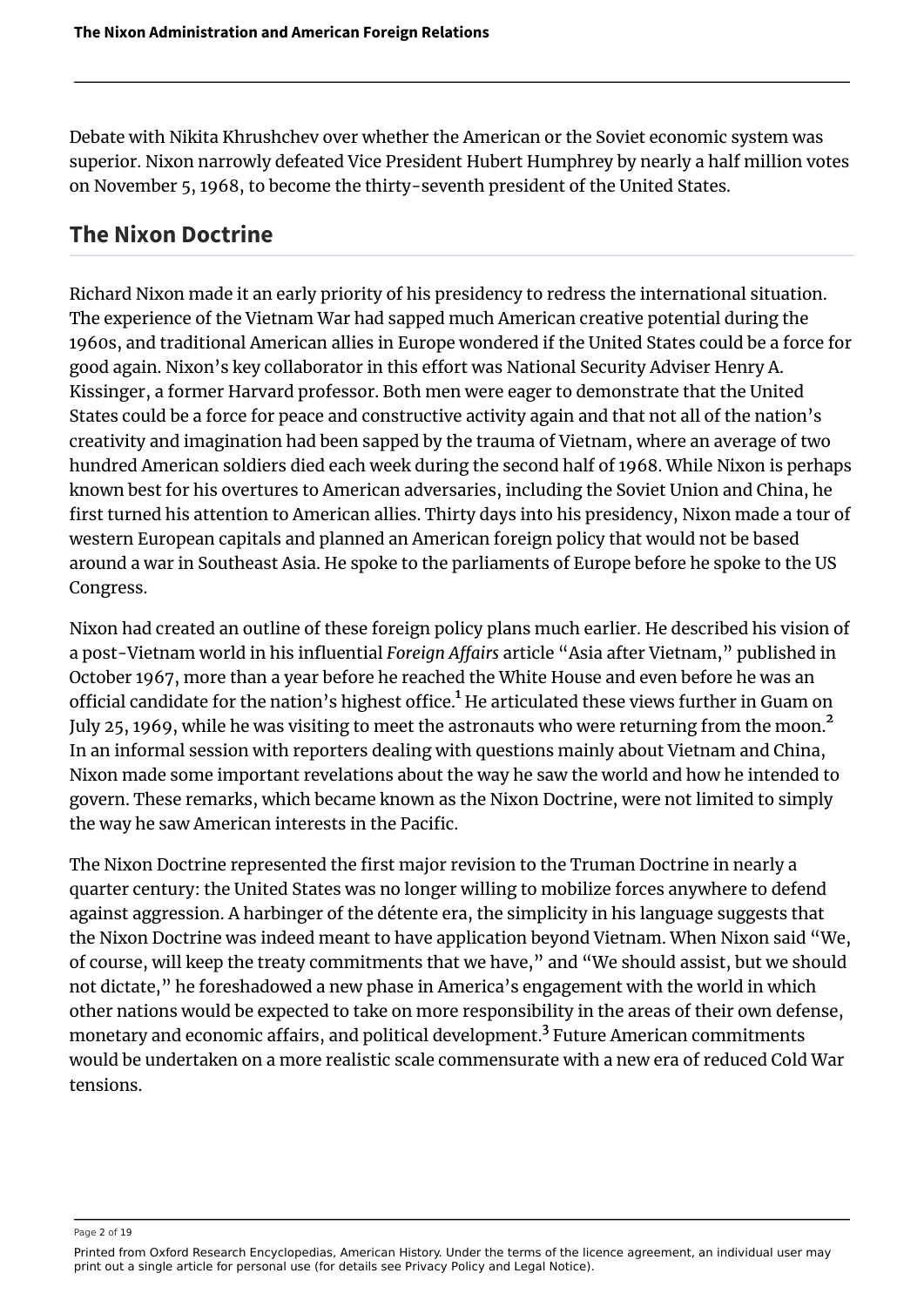Nixon's statement reflected two emerging trends: the unsustainability of the American military commitment in the world in both budgetary and human costs and a growing isolationist movement at home. While the Nixon Doctrine was focused on the war in Southeast Asia in the short term, is also had implications for the rest of the world, such as in Europe, where Europeans would be expected to pay for a greater share of their defense during the Nixon administration.

<span id="page-3-0"></span>Nonetheless, some have said that Nixon had no real foreign policy strategy and that the Nixon Doctrine was never intended to be applied universally.<sup>[4](#page-17-2)</sup> These same critics say that his remarks at Guam were intended mainly as a vehicle to articulate his new policy of Vietnamization, in which American forces would be replaced by Vietnamese forces. These are obvious conclusions if one limits one's view of Nixon foreign policy to Vietnam and Southeast Asia.

But Nixon himself referred to the Nixon Doctrine as having application to many different parts of the world. In addition, the Nixon Doctrine was neither meant to be a one-size-fits-all view of the world nor implemented in a linear fashion. There were times when the American commitment increased in places like Vietnam during the Nixon administration, even while generally it decreased. Nixon explained one such occasion in which the American commitment increased in his nationally televised speech of April 30, 1970. He announced that he had ordered a US incursion into Cambodia, beginning the year before, in 1969, for the purpose of disrupting what were believed to be North Vietnamese sanctuaries. These sanctuaries included portions of the Ho Chi Minh Trail, the North Vietnamese supply route to South Vietnam, as well as staging locations from which the North Vietnamese attacked. This announcement led to the greatest wave of antiwar student protests during his entire presidency, which temporarily closed 536 universities, colleges, and high schools, and included the tragic killing of four students by the Ohio National Guard at Kent State University on May 4. Congress repealed the Gulf of Tonkin Resolution the same year.

# **A Rescaling of Foreign Policy**

Former Harvard professor Henry Kissinger oversaw the architecture of Nixon's foreign policy, which was rooted in a revitalized National Security Council. Newly appointed as Nixon's national security adviser, Kissinger had become famous because of his book *Nuclear Weapons and Foreign Policy* (1957), which led to a role as a national security consultant during the John F. Kennedy and Lyndon Johnson administrations. However, Nixon and Kissinger shared the belief that the process of national security decision making had become too informal in their predecessors' administrations. Working for Nixon, Kissinger centralized foreign policymaking to an unprecedented degree in the White House. Relying on increased secrecy and backchannels, which enabled Nixon and Kissinger to communicate directly with various locations around the world, the Nixon White House substantially reduced the traditional influence of both the Departments of State and Defense over policymaking.

Nixon entered the White House at a time of declining American influence over the wider world. In addition, Nixon and Kissinger were challenged by a series of difficulties they had inherited: the Vietnam War, a resurgent Soviet Union, two decades of no contact with the People's Republic of

Page 3 of 19

Printed from Oxford Research Encyclopedias, American History. Under the terms of the licence agreement, an individual user may print out a single article for personal use (for details see Privacy Policy and Legal Notice).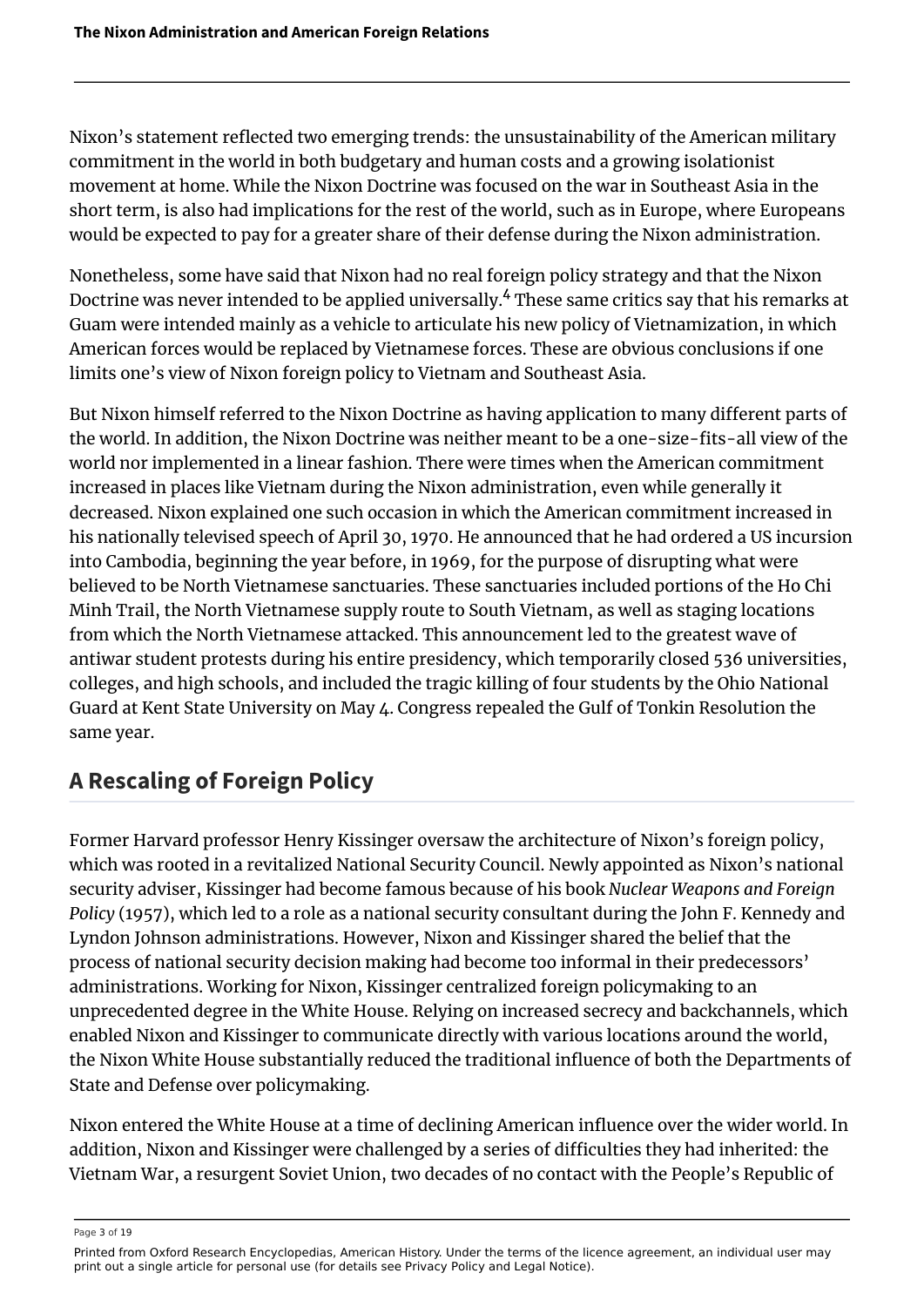China, a volatile Middle East, and a low point in relations with US allies in Europe. Nixon was also constrained by a declining domestic morale that had been sapped during the 1960s by difficult choices of guns versus butter—that is, the Vietnam War versus the Great Society civil rights and other domestic reforms—and a political class that did not seem to have answers to the nation's problems.

In short, Nixon and Kissinger sought to rescale America's commitment with the world in the hopes that reducing the US scope of activity would create creative opportunities inside the areas they believed were in the nation's most strategic interests. Nixon recognized earlier than most experts that the late 1960s was an opportune time to strengthen the position of the United States in the world with respect to its adversaries. Whatever else might be said about Nixon and Kissinger, they did not lack strategic purpose. Nixon had concluded that Communist foes China and the Soviet Union were not a part of a Communist monolith and that they disagreed profoundly with each other. In fact, in recent years, historians have learned that the two Communist nations were at the point of war in March 1969. Nixon used the tension between the countries to shift the balance of power toward the West.

He did this by quietly sending diplomatic signals to China, a nation with which the United States had had no diplomatic relations for two decades. In fact, non-recognition of "Red China" was as bipartisan a foreign policy as there had been during the Cold War up to that point. Since the United States had no direct contact with China, Nixon sent messages to Chinese leaders through third parties who had contact with American diplomats, first through Romania and later through Pakistan. This was an awkward process, and it sometimes took weeks or months to receive a return message from the Chinese. The irony was that during his presidency, Nixon, who was perhaps the ultimate anti-Communist due to his prosecution of Alger Hiss and role on the House Un-American Activities Committee, made breakthroughs not with American allies but with America's Communist adversaries. For this reason, some commentators have claimed that "only Nixon could go to China." That is, he was the only leader who could control the right wing of the Republican Party, critical of closer relations with a Communist nation, while also maintaining the necessary toughness vital to successful negotiations with the Chinese that, in his view, did not exist in the Democratic Party.

The real breakthrough came in 1971 when a Chinese table tennis team invited an American team to China, thus initiating what became known as "ping pong diplomacy." Secretly, the invitation had the approval of Chinese Community Party chairman Mao Zedong and Premier Zhou Enlai. Subsequently, as diplomatic contact between China and the United States became more advanced, Nixon sent Kissinger on a secret mission to China in July 1971. His objective was to reach agreement with his Chinese hosts about a future visit by President Nixon. The agreement was reached and announced simultaneously in China and the United States on 15 July 1971.

Page 4 of 19

Printed from Oxford Research Encyclopedias, American History. Under the terms of the licence agreement, an individual user may print out a single article for personal use (for details see Privacy Policy and Legal Notice).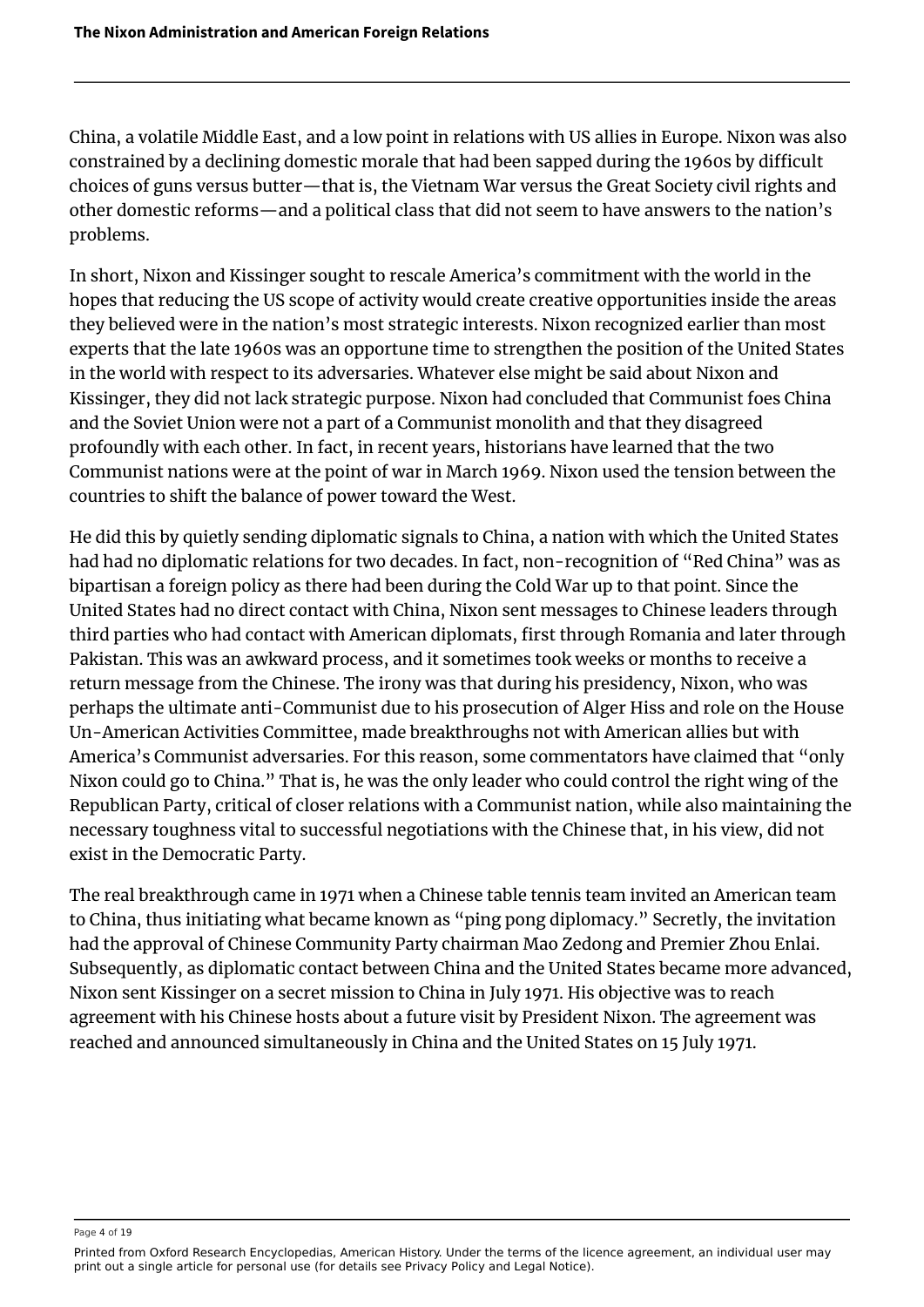#### **China and the Soviet Union**

A central tenet of Nixon's foreign policy strategy was his reliance on what became known as "triangular diplomacy" with China and the Soviet Union. Nixon hoped to use one as leverage against the other, in an attempt to improve US ties with each. Nixon visited China in February 1972, marking the first visit of an American president to the nation. As he foreshadowed in his 1967 *Foreign Affairs* article, "Asia after Viet Nam," Nixon believed that the end of the Vietnam War was near enough to begin planning a postwar American policy toward Asia. Such a policy could not exclude the world's most populous nation, no matter the past rivalries or differences in Cold War ideology. Nixon's arrival in Beijing was carried live on American television, and after forty hours of briefings en route by Henry Kissinger, Nixon warmly greeted Premier Zhou Enlai at the airport. Thus, Nixon restored relations between the two nations after two decades without formal contact.

Although not guaranteed in advance that they would be able to visit with Mao, Nixon and Kissinger indeed met with the ailing chairman. The visit forced Nixon to clarify American intentions with respect to Taiwan. Nixon articulated his "one China" policy by stating that he believed Taiwan was a part of China. This shift shocked allies in Taiwan and Japan and resulted in Taiwan being expelled from the United Nations in late 1971 and replaced by the People's Republic of China both in the general assembly and the security council. Nixon also took full advantage of the video cameras that covered seemingly every moment of his visit to China, capturing dramatic images for Americans at home of their president visiting the Great Wall, the Forbidden City, and other exotic venues. Meanwhile, the media extravaganza continued while Nixon was in meetings as First Lady Pat Nixon visited schools, communes, factories, and pandas at the Beijing Zoo.

As Nixon said, his visit was "the week that changed the world." The launch of rapprochement with China was a stunning capstone for a former anti-Communist who built his national reputation in the shadow of Senator Joseph McCarthy and the Hiss-Chambers case. By making peace with China, Nixon put pressure on the Soviet Union. By shifting the focus of US foreign policy to Asia, emphasis on close transatlantic ties with traditional allies in Europe was reduced. Nixon believed the Soviet Union would moderate its policies and seek warmer relations with the United States due to the continued differences between China and the Soviet Union. At times rivals and even enemies, China and the USSR shared a long border but had different types of Communist systems. By exploiting their differences, Nixon believed he could extract concessions from each. Although his original plan was to achieve a summit with the Soviet Union first, China became the more important priority when the possibility of that breakthrough arose. This quick succession of events meant that Nixon achieved three capstone foreign achievements all within a single year, 1972: rapprochement with China, the Strategic Arms Limitations Treaty with the Soviet Union, and a tentative peace in Vietnam. For these efforts, he was crowned with a stunning landslide reelection in November over his Democratic rival, Senator George McGovern.

Nixon's visit to China sent shockwaves through the Kremlin, which feared that the Soviet Union would become irrelevant in a world in which it was surrounded on both its western and now its eastern frontiers with enemies. Therefore, the Soviets became eager to host a summit of their own with Nixon, which occurred during May 1972. On that trip, Nixon also became the first

Page 5 of 19

Printed from Oxford Research Encyclopedias, American History. Under the terms of the licence agreement, an individual user may print out a single article for personal use (for details see Privacy Policy and Legal Notice).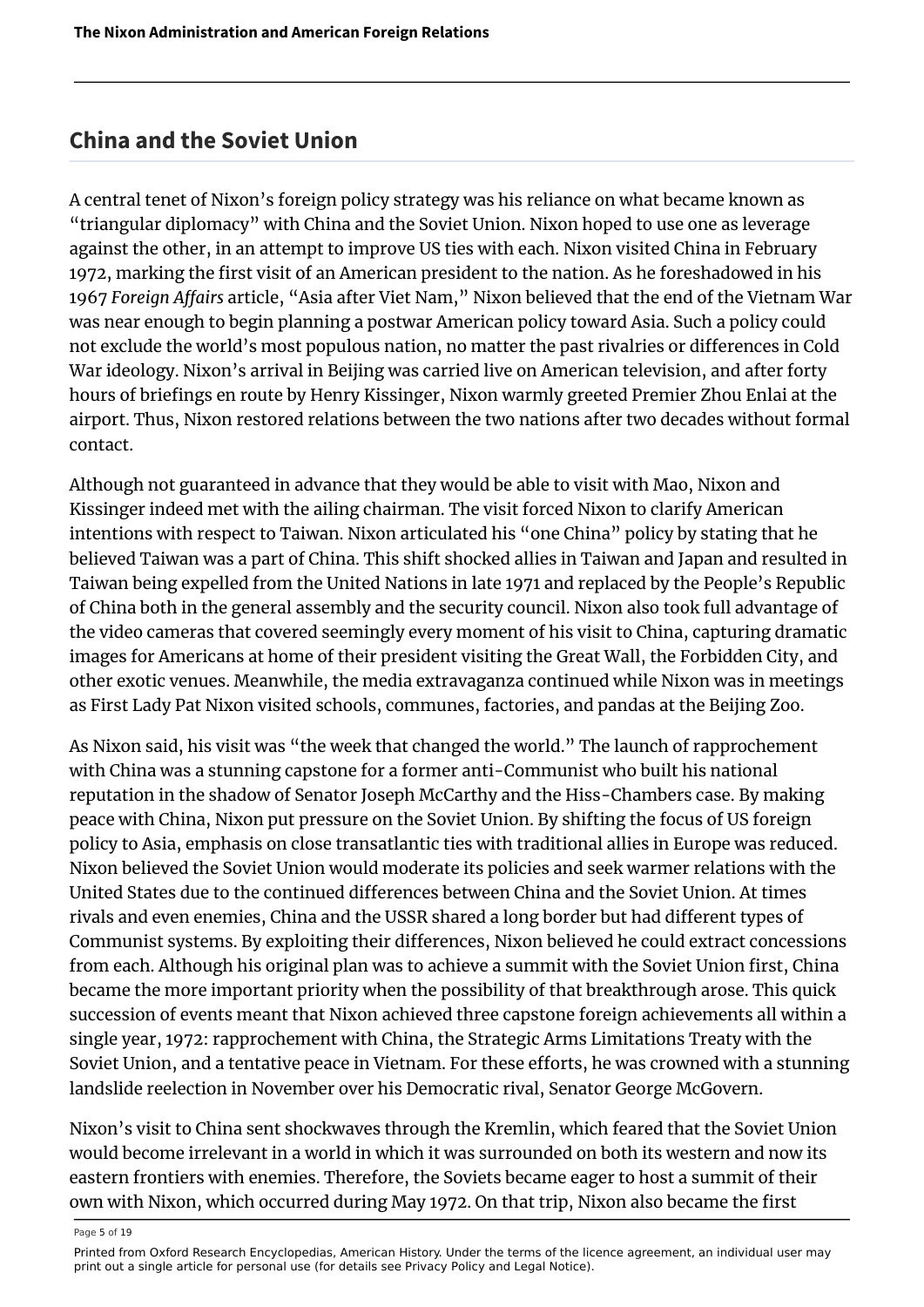American president to visit Moscow, and he signed the first arms limitation agreement with Soviet leader Leonid Brezhnev, known as the Strategic Arms Limitation Talks Agreement (SALT I). The agreement, as well as the signing of the Anti-Ballistic Missile Treaty, ushered in a new era of détente, was the first agreement of its kind. The agreements froze the number of ballistic missiles and paved the way toward additional talks aimed at reducing overall nuclear stockpiles. The achievement permitted Nixon again to project an image of himself as the world's premier statesman with two crowning foreign policy achievements in the span of three months.

### **Vietnam and Southeast Asia**

During the 1968 presidential campaign, Nixon had pledged that he had a plan to end the Vietnam War. The Nixon tapes—his 3,451 hours of secret White House recordings—demonstrate that there was not so much a plan as a set of preferred outcomes. Certainly, no evidence of a secret plan has ever surfaced. Indeed, it is not clear how could there have been a rigid plan when Nixon spent so much time reacting to events outside of his control, such as casualty reports, politics in North Vietnam, the poor weather conditions that reduced the number of sorties, and the influence of China and the Soviet Union.<sup>[5](#page-17-3)</sup>

<span id="page-6-0"></span>In Nixon's thinking, the only people who wanted American GIs out of Southeast Asia more than Americans were the Chinese and the Soviets. Nixon used American withdrawal as a bargaining chip with adversaries. Critics are right to point out that it took another four years for the United States to extract itself from Southeast Asia, at a total cost of approximately fifty-eight thousand American dead, including approximately twenty-three thousand during Nixon's presidency, not to speak of the wounded or of combined Vietnamese military and civilian casualties. But Nixon believed these losses would be mitigated by long-term gains with China and the Soviet Union. In his view, these adversaries, as well as traditional allies in Europe and Japan, would not view future American commitments as credible should the United States prove incapable of reaching an honorable settlement in Southeast Asia. The timing of any settlement in Vietnam would be closely related to achieving breakthroughs in relations with China and the Soviet Union.

Lacking a plan to end the war upon his arrival at the White House, in the opening year of Nixon's presidency he grasped for ideas that he hoped could quickly end the conflict in Southeast Asia and fulfill a campaign promise. During his 1968 campaign, Nixon scribbled some shorthand thoughts on one of his famous yellow legal notepads: "What situation will be in January 1969, no one will predict … but after four years of failure, it's time for new leadership to end the war on a basis that will win lasting peace in Pacific." While these sound like campaign talking points, Nixon did allude to elements of what became his eventual strategies of Vietnamization, triangular diplomacy, and détente: "We failed to train V. Nam to take over fighting…. We failed to put emphasis on non military aspects.... Failed diplomatically to enlist Soviet[s]."<sup>[6](#page-17-4)</sup>

<span id="page-6-1"></span>Nixon, with the help of national security adviser Henry Kissinger, hoped that developing a more constructive relationship with the Soviet Union would bring to bear greater pressure on the North Vietnamese. But Nixon would not accept just any peace terms. According to the Soviet ambassador to the United States, Anatoly Dobrynin, the president emphasized twice that he

Page 6 of 19

Printed from Oxford Research Encyclopedias, American History. Under the terms of the licence agreement, an individual user may print out a single article for personal use (for details see Privacy Policy and Legal Notice).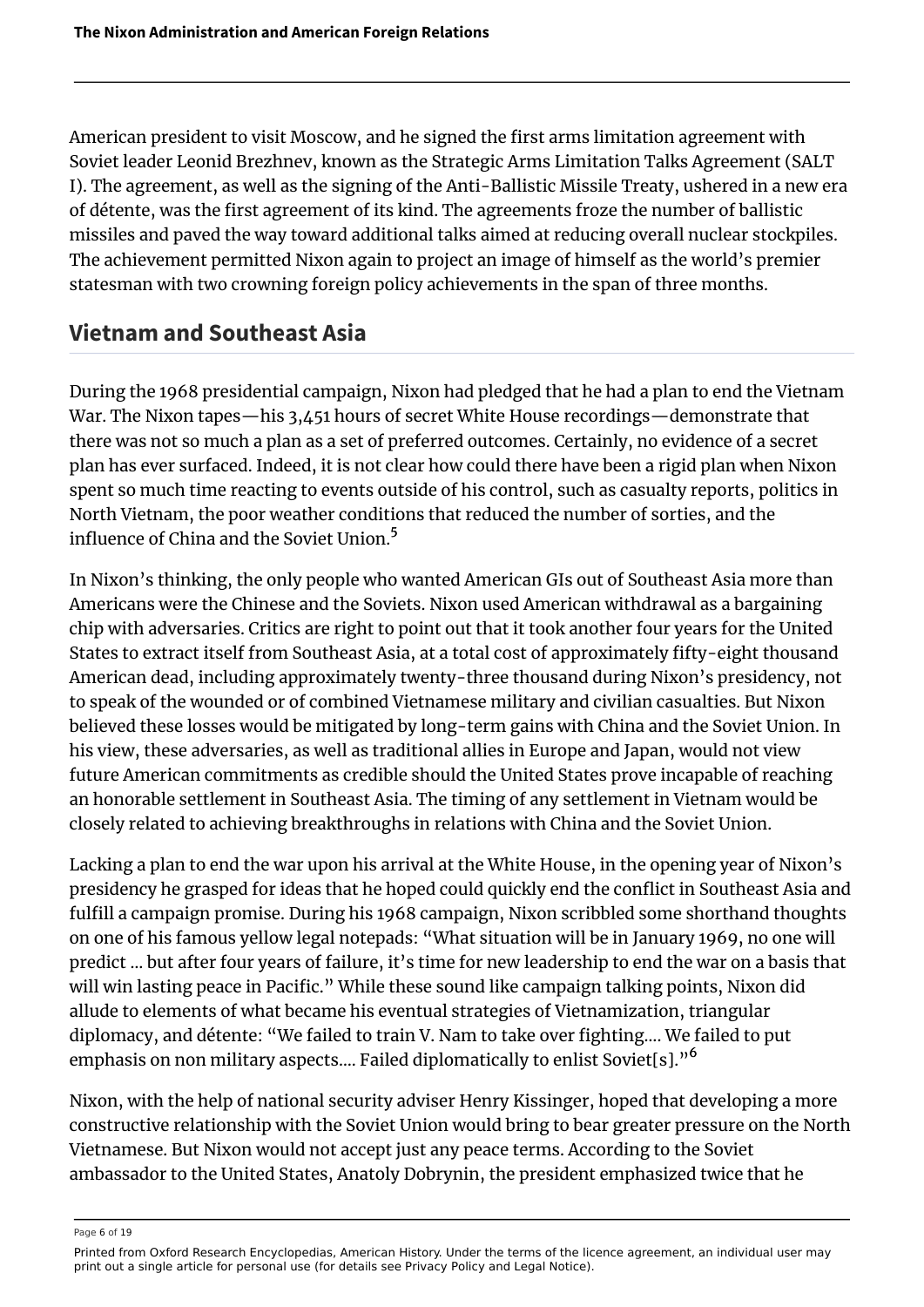<span id="page-7-0"></span>would "never ... accept a humiliating defeat on humiliating terms."<sup>[7](#page-17-5)</sup> The main problem was that US-Soviet relations were not terribly constructive in Nixon's first year of office, meaning that Nixon and Kissinger would be forced to take a much longer road to peace.

Another key to understanding Nixon's strategy to end the Vietnam War, but to do so on the best possible terms for the United States, is the "mad man" and "decent interval" theories. In his post-Watergate memoir *The Ends of Power*, former White House chief of staff H. R. Haldeman wrote that his boss's use of the former strategy was deliberate. "I call it the Madman Theory," Haldeman recalled the president telling him. "I want the North Vietnamese to believe I've reached the point where I might do anything to stop the war. We'll just slip the word to them that, 'for God's sake, you know Nixon is obsessed about communism. We can't restrain him when he's angry—and he has his hand on the nuclear button,' and Ho Chi Minh himself will be in Paris in two days begging for peace."<sup>[8](#page-17-6)</sup> Unfortunately, it did not play out that effortlessly. A number of costly and destructive military operations would need to be executed, from the mining of Haiphong Harbor in May 1972 to the devastating "Christmas bombing" that December, before the North Vietnam, badly weakened and with the assent of their Soviet masters, returned to the bargaining table.<sup>[9](#page-17-7)</sup>

<span id="page-7-2"></span><span id="page-7-1"></span>Meanwhile, the decent interval theory has become an increasingly popular way to understand Nixon and Kissinger's strategy for ending the Vietnam War. Strict adherents argue that the primary criteria for US withdrawal from South Vietnam was that a "decent interval" during which South Vietnam could stand alone must pass following an American exit before South Vietnam would inevitably be overtaken by the North Vietnamese Communists. A decent interval was necessary for the United States to save face. An immediate Communist takeover would be embarrassing to the Nixon White House and call into question the nearly twenty years of military involvement in Southeast Asia. In other words, American leaders knew that defeat in Vietnam was inevitable and were willing to continue an immoral war for as long as they had to in order for the United States to exit under the best possible terms.

The decent interval theory deserves a more nuanced look, especially now that many more of Nixon's White House tapes are available for research. Until recently scholars have tended to use the Nixon tapes far too selectively to bolster particular viewpoints while ignoring evidence to the contrary. Too much reliance on any single explanation can result in overly simplistic conclusions. There is evidence on the tapes suggesting that the decent interval theory does not adequately explain Nixon and Kissinger's frustrated attitude; at times they speak of desiring no interval at all other than the duration necessary to quickly withdraw troops and POWs. In addition, Nixon's and Kissinger's thinking evolved over time. For example, following Nixon's groundbreaking visit to China during late February 1972, the tenor and content of their discussions seems much closer to support for the idea of a decent interval theory. But before then, Nixon and Kissinger's moods could swing wildly depending on how the war was going. Their feelings about the war revolved around—and responded to—the latest casualty figures, news media coverage, political polls, and reports from the field. Some days they were up and some days they were down.

Page 7 of 19

Printed from Oxford Research Encyclopedias, American History. Under the terms of the licence agreement, an individual user may print out a single article for personal use (for details see Privacy Policy and Legal Notice).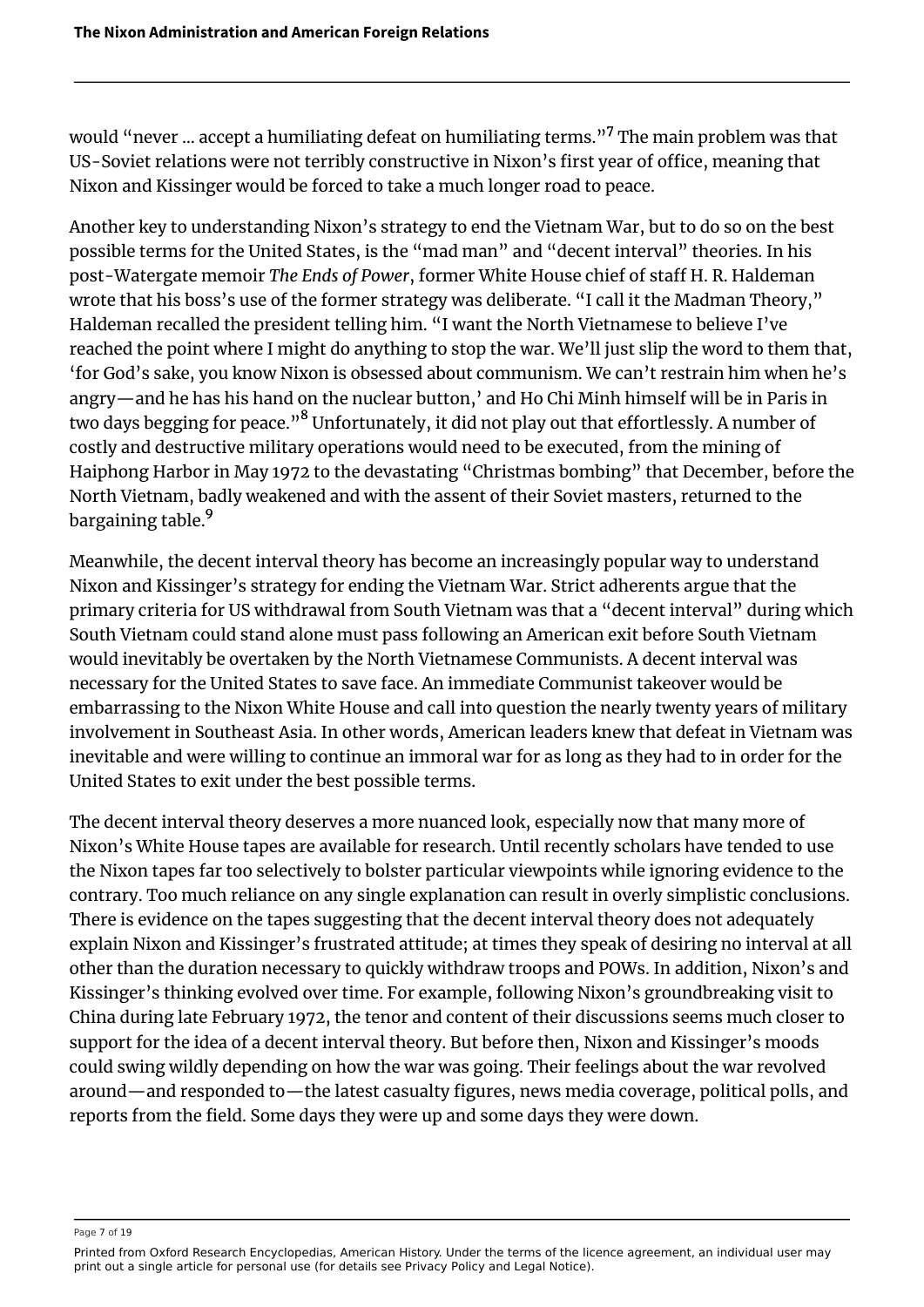#### **South Asia**

<span id="page-8-0"></span>Nixon's overtures to China resulted in unexpected side effects. During the fall of 1971, when war started between India and Pakistan, Nixon broke with traditional American foreign policy by allying the United States with dictatorial Pakistan, ostensibly because Pakistan was an ally of China. In his 1978 memoir, Nixon claimed, "By using diplomatic signals and behind-the-scenes pressures we had been able to save West Pakistan from the imminent threat of Indian aggression and domination. We had also once again avoided a major confrontation with the Soviet Union."<sup>[10](#page-17-8)</sup> Kissinger's far more detailed chapter, in the first volume of his memoirs, *White House Years*, published in 1979 complemented and largely corroborated Nixon's. The August 1971 Indo-Soviet Treaty of Friendship and Cooperation on the heels of Kissinger's groundbreaking trip to China was, in Kissinger's view, a particular cause for alarm because it "was deliberately steering nonaligned India toward a de facto alliance with the Soviet Union" and enabled India to take an uncompromising stance against the instability in Pakistan.<sup>[11](#page-17-9)</sup> After several months of conflict, a ceasefire put an end to the conflict on December 16, which resulted in the creation of Bangladesh.

<span id="page-8-2"></span><span id="page-8-1"></span>Contrary to the president's and national security advisor's memoirs, however, nearly every other account of the US response to the South Asian crisis has faulted the Nixon administration for its handling of the crisis, its "tilt" to the dictatorial and arguably genocidal regime of Yahya Khan, its anti-Indian bias, its distorted reading of intelligence, and its claim that the United States "saved" west Pakistan by challenging India and the Soviet Union.<sup>[12](#page-17-10)</sup> The critics stand on solid ground in arguing that Nixon and Kissinger personalized policy with anti-Indian zeal and sympathy for Yahya, although arguing that these prejudices defined American policy is not entirely accurate.

On the charge of conflating regional issues with the global Cold War game, the critics of the Nixon administration have an even stronger case. Nixon and Kissinger displayed amazing indifference to the fact that the Indians and the Pakistanis were pursuing their own national interests on the subcontinent. However, the critics' charge that the White House risked another world war by its allegedly reckless actions is somewhat mitigated following a review of the fuller documentary record and the substance of US rhetoric and actions via US-Soviet backchannels. The messages to the Soviets primarily revolved around joint action at the UN and encouraging the Soviets to restrain their ally, India. The backchannel exchanges show a steady—not reckless—progression of behavior. Although Nixon and Kissinger contended that their actions had forced the Soviet hand and removed the Indian threat of dismembering west Pakistan, the case is still not closed, and full confirmation is still not entirely possible in the absence of materials relating to Indian cabinet meetings, notes of the Soviet Politburo, and Indo-Soviet exchanges.

#### **Globalization and the Gold Standard**

In addition to the July 1971 "Nixon shock" that he would become the first president to visit China, a crisis in the economic realm also permitted Nixon to make a lasting impact on the world. Nixon was forced to make a decision to take the US dollar off the gold standard, which was a problem

Page 8 of 19

Printed from Oxford Research Encyclopedias, American History. Under the terms of the licence agreement, an individual user may print out a single article for personal use (for details see Privacy Policy and Legal Notice).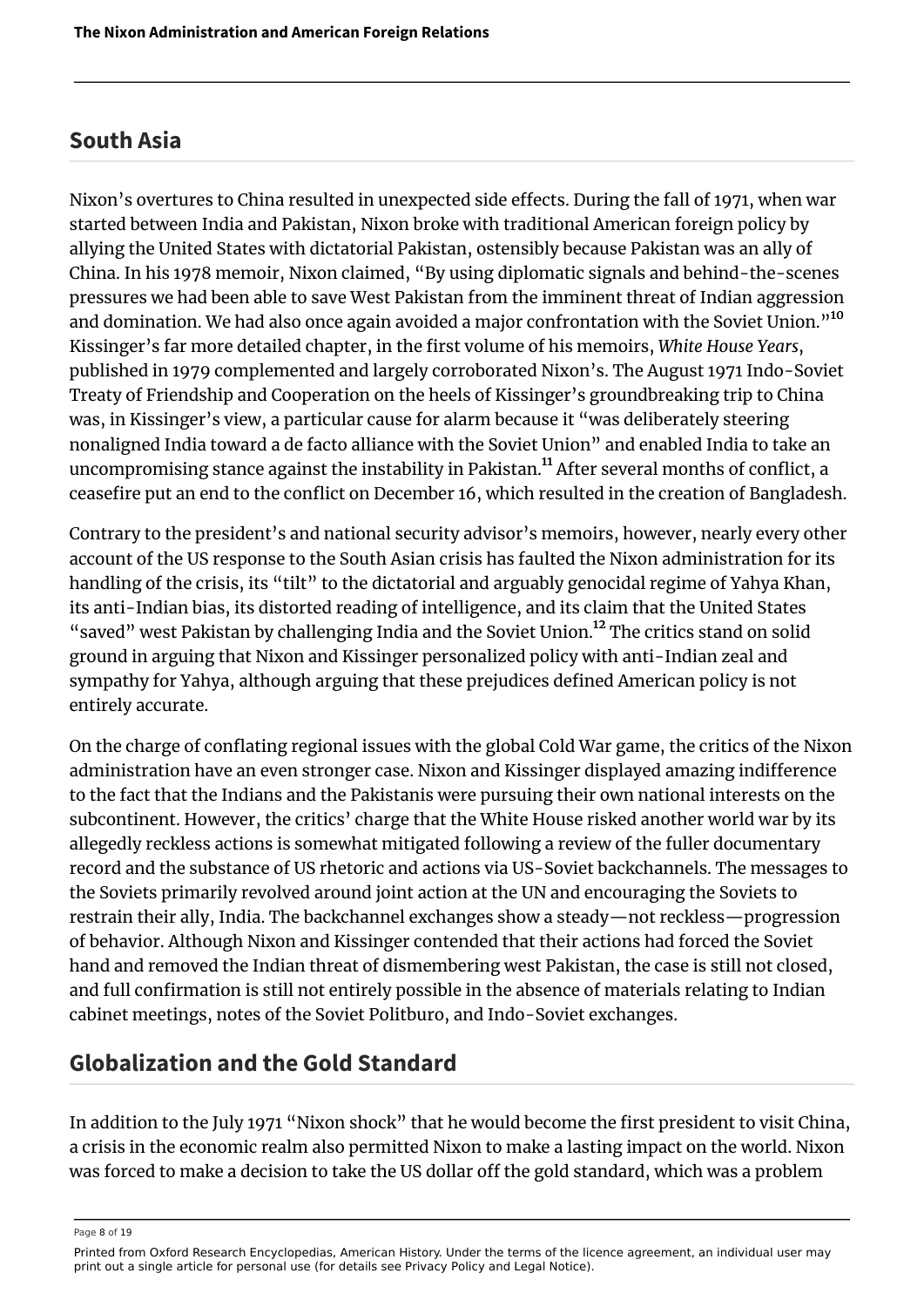that had been brewing ever since 1958. That year, the total number of dollars in circulation surpassed the gold held by the Federal Reserve, which violated a key tenet of the 1944 Bretton Woods agreement. Hoping to circumvent the problem, Nixon had no choice except to act after Secretary of the Treasury John B. Connally informed him in June 1971 that American gold reserves had dipped below \$10 billion for the first time, against approximately \$30 billion in circulation. As with his other policies, when Nixon made a decision he preferred to take bold action. Little did he realize that 1971 would be the beginning of the nation's fifteen-year struggle to control inflation and achieve stable growth rates.

On August 15, 1971, he delivered a nationally televised speech that dealt a mortal wound to the Bretton Woods system and the gold standard, as well as announcing a host of other economic initiatives that Nixon knew would take effect just in time for the 1972 presidential election. These included an import surcharge, wage and price controls, a devaluation of the dollar, and an investment tax credit. Despite his self-proclaimed ignorance of economic and monetary policy, these policies positioned Nixon as an economic leader, and in the short term nearly every economic indicator rose in advance of the 1972 election. (However, many economists have said that these policies contributed to economic stagflation that plagued the national economy for much of the rest of the decade.)

As a result of these decisions, Nixon turned back weak, quixotic opposition to his re-nomination at the Republican national convention. With his foreign policy achievements and American forces largely withdrawn from Vietnam, Nixon's political opponents could gain little traction on the issues. The Nixon White House was also able to successfully contain the Watergate story during the 1972 election, ensuring it would remain an inside-the-Beltway story until the following year. Moreover, because of the 1969 Chappaquiddick incident, during which a female companion of the married Senator Edward Kennedy of Massachusetts mysteriously drowned, Kennedy chose not to run. Kennedy would likely have been a much more formidable foe than the eventual Democratic nominee, Senator George McGovern of South Dakota. Nixon was ahead in the polls the entire year and went on to defeat McGovern in the 1972 presidential election in one of the largest landslides in American history. Nixon lost only Massachusetts and the District of Columbia in the Electoral College and captured over 60 percent of the popular vote.

However, there was another legacy of the 1972 campaign that did not take shape until after Nixon's second inauguration yet would eventually bring his White House tenure to an end. In what started as a botched burglary by officials connected to Nixon's reelection campaign, five men were caught breaking in at the offices of the Democratic National Committee, located in the Watergate building, on June 17, 1972. The burglars and their funding were traced to Nixon's Committee to Reelect the President. After the investigation of the burglars seemed to produce no further leads, one of the burglars, James McCord, confidentially wrote to Judge John J. Sirica that indeed "higher ups" were involved in a cover-up of the Watergate burglary.

Page 9 of 19

Printed from Oxford Research Encyclopedias, American History. Under the terms of the licence agreement, an individual user may print out a single article for personal use (for details see Privacy Policy and Legal Notice).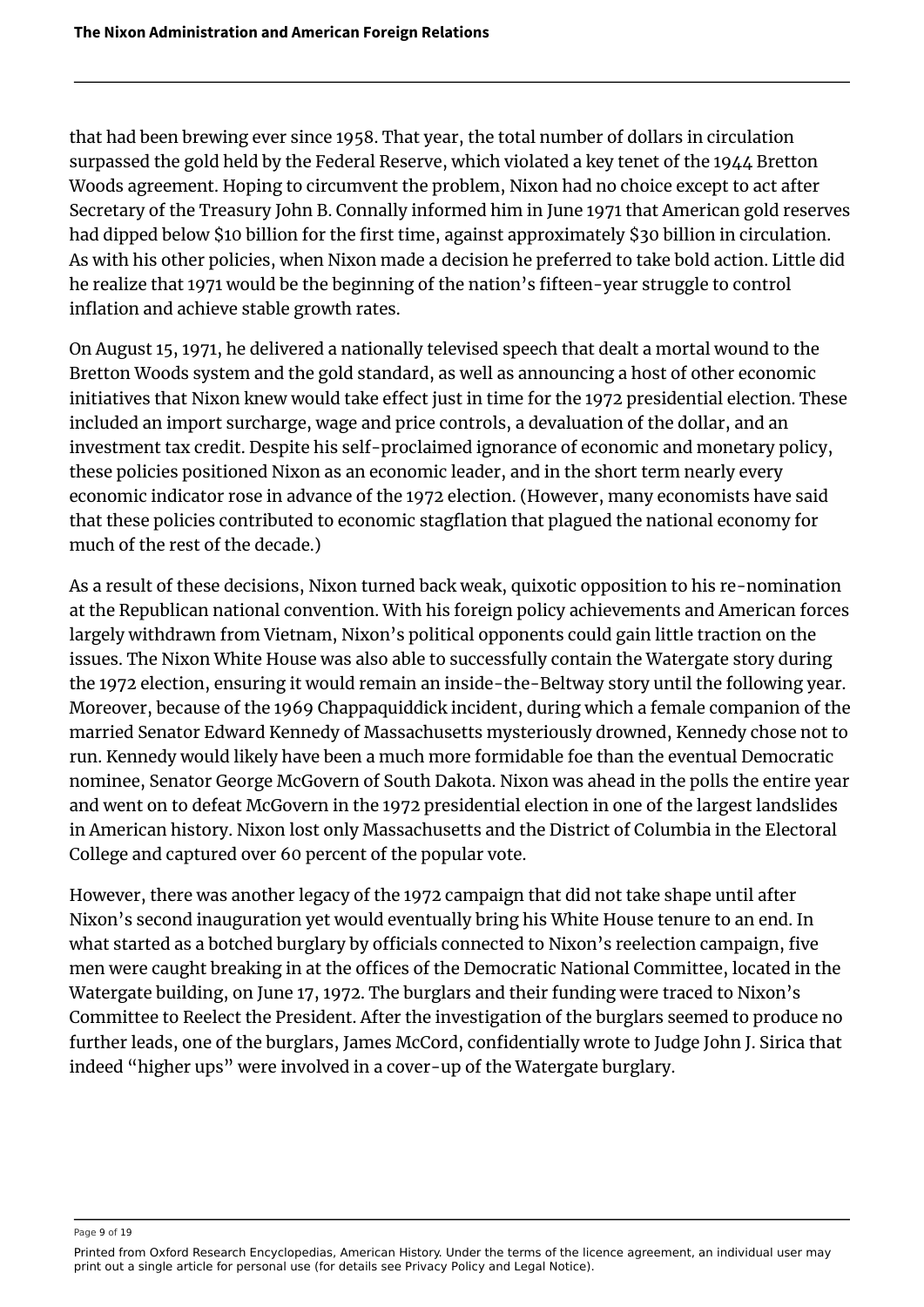#### **Checks on Presidential Power**

Following McCord's letter to Sirica, the Senate Select Committee on Campaign Activities, otherwise known as the Ervin Committee (after its chairman Sam Ervin, a senator from South Carolina) was established, and a special prosecutor was appointed. In the spring of 1973, several high-ranking White House aides resigned, and some were later convicted of trying to cover up the investigation into the affair. Nixon denied any personal involvement, but the July 1973 disclosure that Nixon had secretly taped conversations and phone calls since 1971 eventually produced subpoenaed evidence that appeared to indicate that Nixon was more involved in the cover up that he had stated.

The Watergate crisis and its political fallout seriously damaged Nixon's foreign policy. The gradual escalation of the investigation into Watergate-related activities occupied more and more of Nixon's time. The collapse of a tentative peace deal in Vietnam in late 1972 forced Nixon to prematurely spend a great deal of political capital earned in his reelection during the "Christmas Bombing," which eventually forced the North Vietnamese back to the negotiating table. The Paris Peace Accords were signed during January 1973. In human terms, the cost of the war was 58,000 dead and 304,000 wounded, counting American forces only. Even after the Paris Peace Accords, the region remained shaky for the following two years, and South Vietnam finally capitulated in a takeover by communist North Vietnam in April 1975.

<span id="page-10-0"></span>In late 1973, coinciding with Nixon's declining popularity, a cascade of headlines containing sordid details from Vice President Spiro Agnew's earlier involvement in taking bribes as governor of Maryland that forced his resignation, possible US involvement in a coup in Chile, and growing instability in Southeast Asia, Congress exercised its foreign policy authority to serious check the Nixon's ability to conduct foreign policy in the form of the War Powers Act.<sup>[13](#page-17-11)</sup> On November 7, 1973, H.J. Res. 542, a joint resolution concerning the war powers of Congress and the president (sometimes referred to as the "War Powers Resolution") became Public Law 93-148, overriding President Nixon's veto on a House vote of 284 to 135, with eighty-six Republicans in the majority. The Senate had already produced a veto-proof 75 to 18 rollcall, with twenty-five Republican senators opposing the president's position. These votes took place at a time of peak erosion in congressional support for Nixon, in a Congress in which over a quarter of the House members had been elected since 1970, many on antiwar platforms.

Key provisions of the War Powers Act include the stipulation that the president must consult with Congress before deploying military personnel into hostilities and regular consultation must continue for as long as military personnel remain deployed. If a declaration of war was not made, this initial consultation must be made to the leaders of both chambers of Congress within fortyeight hours of deploying military personnel and must include the nature of the hostility, the authority upon which the deployment was made, and the estimate duration of deployment. Finally, after each follow-up consultation, the deployment of military personnel must end within sixty days, unless an extension is granted by Congress. At any time, the Congress may, by affirmative vote of concurrent resolution, direct the president to end the deployment of military personnel

Page 10 of 19

Printed from Oxford Research Encyclopedias, American History. Under the terms of the licence agreement, an individual user may print out a single article for personal use (for details see Privacy Policy and Legal Notice).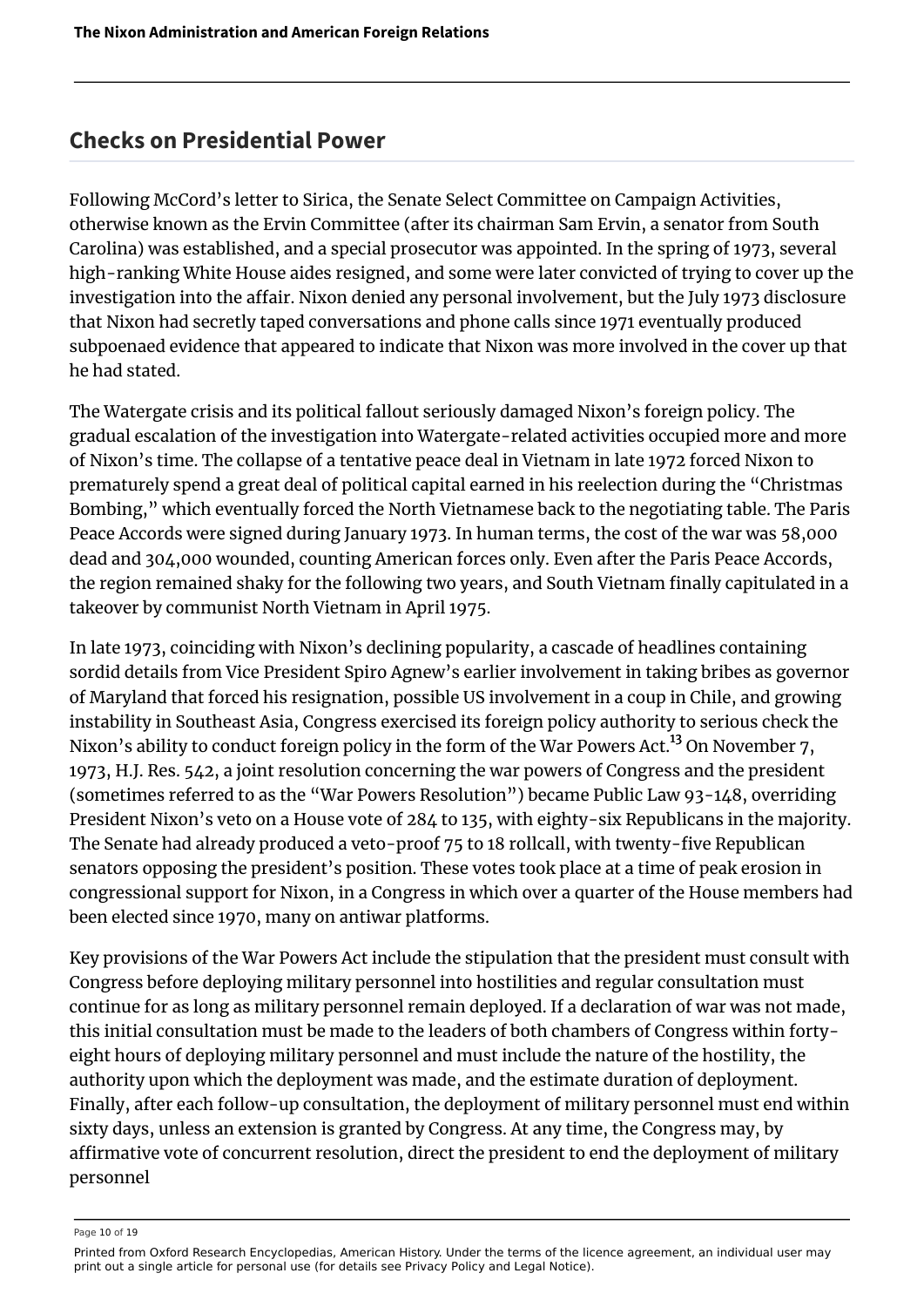This final clause of the War Powers Act is generally seen as a reaction by Congress against President Nixon's management of the Vietnam conflict. But stressing the partisan political context of 1973 presents too narrow a view. Congress did not claim to be granting itself new constitutional powers; most importantly, it did not dispute the president's authority to wage war as commander in chief once war had been declared. The War Powers Act is better seen as a measure designed to reassert the constitutional authority of Congress to declare war in the first place. As such, it represented the culmination of three decades of bipartisan debate over the prerogatives of the president. Until the late 1960s, and more specifically until the increasingly unpopular Vietnam War, Congress responded to unilateral presidential initiatives by authorizing, approving, or ratifying the president's decisions to deploy military personnel in hostilities without declaring war.<sup>[14](#page-18-0)</sup>

#### <span id="page-11-0"></span>**Legacy**

By late 1973 Nixon had become so engulfed in the Watergate scandal that the War Powers Act and other forms of congressional scrutiny seriously hampered his ability to conduct foreign policy. The House Judiciary Committee began impeachment proceedings on May 9, 1974. After the Supreme Court overruled Nixon's attempt to use executive privilege to block access to tapes of his meetings and phone calls, Nixon knew he had few options. Among the subpoenaed recordings was the "smoking gun" tape, released on 5 August 1974, which demonstrated that Nixon knew of the cover up beginning days following the June 1972 break in at the Watergate, and that Nixon suggested using the CIA to block the FBI's investigation.

As a result, on the evening of August 8, 1974, Nixon announced on live television that he would resign the following day, and Vice President Gerald R. Ford would become president at noon. Nixon departed the White House on August 9, and exactly one month later, President Ford pardoned Nixon for any crimes he may have committed while in office. While Nixon never admitted to any complicity in any crimes, by being pardoned he could not escape the image of guilt. More than forty of Nixon's associates went to jail for Watergate crimes or related scandals, even while some were pardoned or had sentences commuted by presidents Carter or Reagan. Former Governor Reagan made it an early priority of his presidency to issue such pardons and was successful in his 1980 campaign, in part, due to the former Nixon staffers who tried to create an image of the fortieth president as restoring balance after the excessive sentences that some associated with Watergate received.

In the nearly twenty years of his post-presidency, Nixon's standing gradually rose, beginning with the success of the extended interviews he gave to British journalist David Frost, which were broadcast in primetime television in the United States and around the world. Nixon also wrote several best-selling books, primarily on foreign policy topics. He remained active on the international scene and took four additional trips to China, lived to see the end of the Cold War and the Russian transition beyond Communism, and was consulted as an expert by his Oval Office successors. Nixon accepted the judgment he received from scholars during his lifetime, never believing that his contemporaries would recognize his achievements. According to Nixon, it would be historians who would eventually acquit him.

Page 11 of 19

Printed from Oxford Research Encyclopedias, American History. Under the terms of the licence agreement, an individual user may print out a single article for personal use (for details see Privacy Policy and Legal Notice).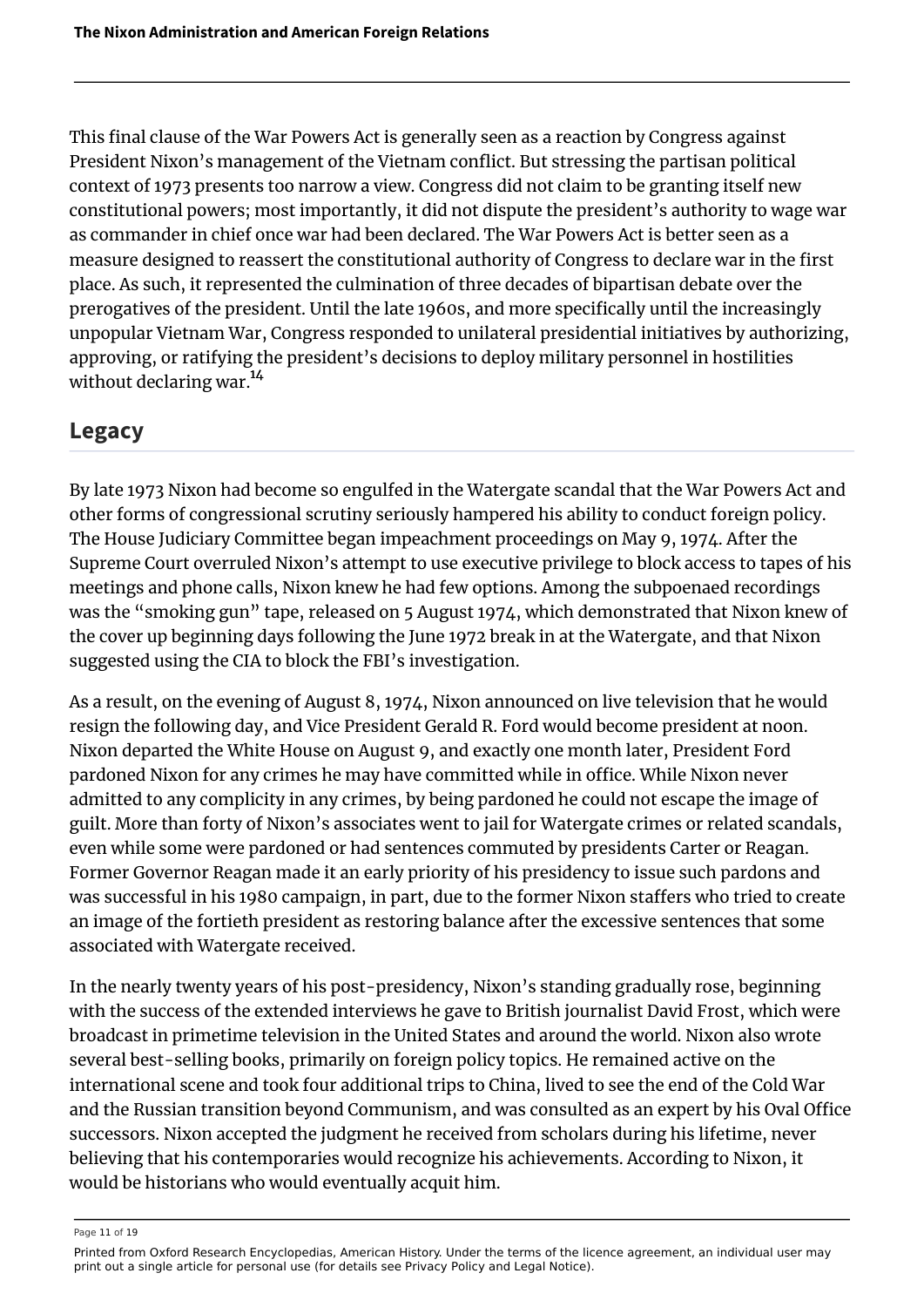He succumbed to a stroke on April 18, 1994, and died four days later at the age of eighty-one. He was eulogized by a bipartisan cross section of American politicians, including President Clinton, who urged Americans to judge Richard Nixon on his full record and not just his shortcomings. Nixon was the only president to resign from office and the only person to have been elected twice to the presidency and the vice presidency. No other American has held office in the executive branch of the federal government as long. Nixon cast a new die that remains the archetype of the ultimate politician, and he continues to occupy a unique place the American public consciousness.

While scholarship of the Nixon presidency continues to evolve as more records become available, thus far Nixon's legacy has been to flex American muscle abroad on a more realistic scale, shifting foreign policy to a Pacific-based strategy, which emphasized the growing importance of nations such as China and Japan, reducing the chance that the Cold War could turn hot, and contributing to factors that made the rise of Ronald Reagan and the Republican right wing many of whom had been part of Nixon's "silent majority"—possible.

## **Discussion of the Literature**

The literature on Richard Nixon, his policies, and his presidency is arguably in its most productive phase in the early 21st century. Books about the life and times of the thirty-seventh president continue to be published every year, including award winners and best sellers. For as long as Nixon occupies a unique place in the American public consciousness, this will probably be so. Moreover, the points of view represented in these works reflect the full political spectrum, even while serious academic studies have been under-represented in the past decade. There is something for everyone in the literature, but there is insufficient space here to cover it exhaustively. Therefore, this discussion focuses on the classic works as well as recent entrants. The classics were authored during a time when most foreign policy records of the Nixon White House had not yet been declassified by the National Archives, whereas the recent entrants represent the surge of new publications of the last few years.

<span id="page-12-1"></span><span id="page-12-0"></span>Jonathan Aitken's *Nixon: A Life*[15](#page-18-1) is a sympathetic portrait that praises Nixon for his three primary achievements in foreign policy: rapprochement with China, détente with the Soviet Union, and bring an end to American combat with Vietnam. Aitken benefitted from extensive and unusual access to Nixon, and the work includes many insights into his personality and private life. Despite now being dated, the three volumes by Stephen Ambrose<sup>[16](#page-18-2)</sup> have held up reasonably well considering Ambrose wrote at a time when few archival records or almost no tapes were available to researchers. In addition, Ambrose's work on Nixon have held up much better than some of his others works, including, for example, his books on Dwight Eisenhower. Although Ambrose was a critic of the Nixon administration, his trilogy is relatively balanced. His question, at the end of Volume 2, whether or not the country gained more or lost more when Nixon resigned, remains a seminal issue of debate a quarter century later.

<span id="page-12-2"></span>Conrad Black's sympathetic portrait, *Richard M. Nixon: A Life in Full*, [17](#page-18-3) depicts a president who made some mistakes but got most of the important decisions correct. Black admires Nixon most when he was backed into a corner, such as during the 1952 "Checkers" speech designed to keep

Page 12 of 19

Printed from Oxford Research Encyclopedias, American History. Under the terms of the licence agreement, an individual user may print out a single article for personal use (for details see Privacy Policy and Legal Notice).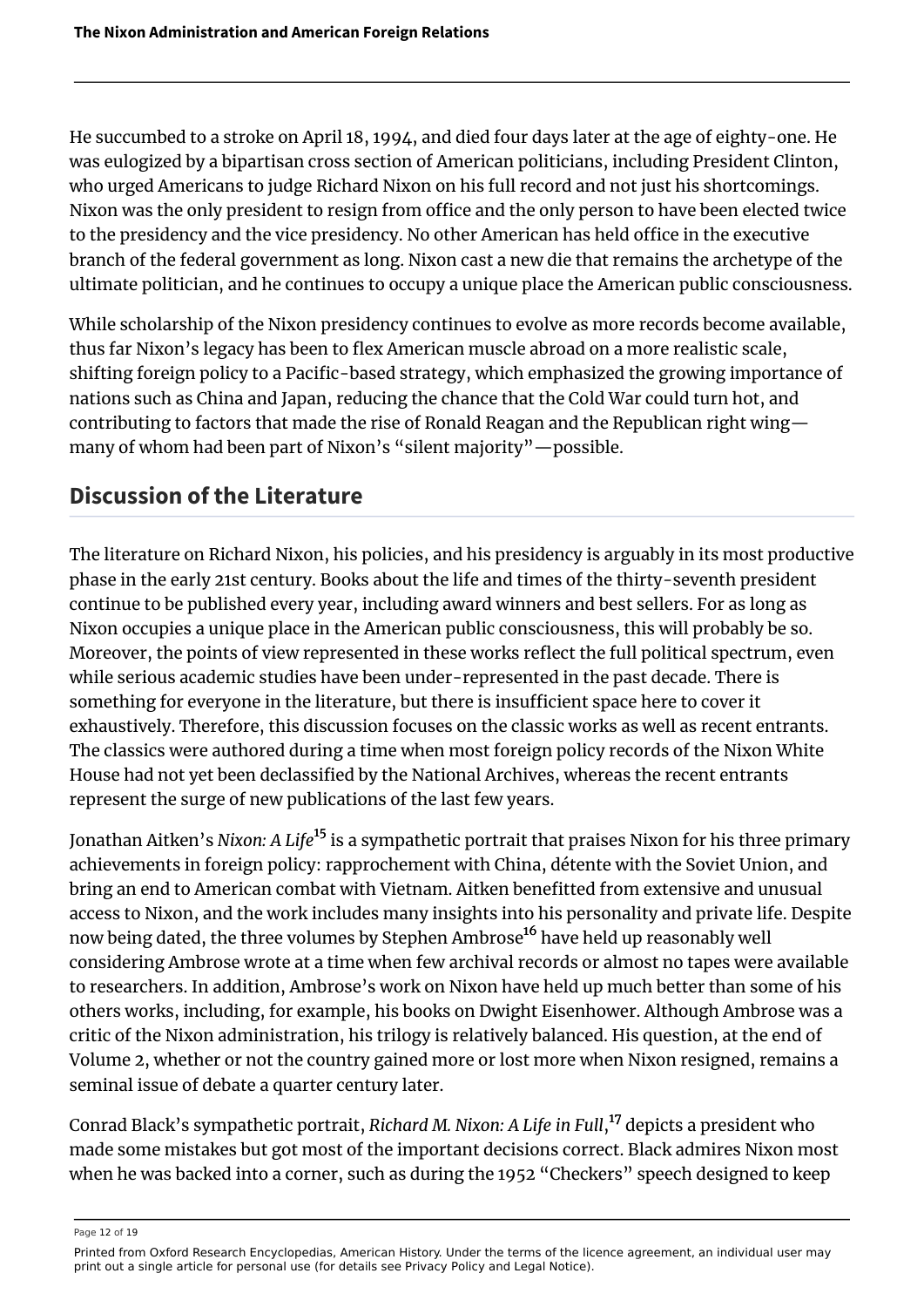<span id="page-13-0"></span>Nixon on the Eisenhower ticket or working with a Democratic Congress during his presidency on a host of domestic policies. On the other side of ideological spectrum David Greenberg's *Nixon's Shadow*[18](#page-18-4) identifies Nixon as the prime example of a cynical self-serving politician. In a series of cultural references, Greenberg shows how the enduring myth of Nixon can be more powerful than the man himself. Despite some accomplishments, such as the opening to China, Greenberg argues that Nixon will always be defined by his failures. Finally, another classic work is Richard Reeves's *President Nixon: Alone in the White House*. [19](#page-18-5) Based on interviews and newly available declassified documents, Reeves presents a nuanced portrait of a man who was an unlikely president. Reeves's Nixon seems to be grasping for the truth one moment and evading it the next. Ultimately, Reeves argues, Nixon's presidency was doomed from the start due to an overreliance on secrecy and deception.

<span id="page-13-2"></span><span id="page-13-1"></span>Meanwhile, an impressive flow of new works adds to an already substantial literature. As more and more Nixon administration documents are publicly released by the National Archives, along with nearly three thousand hours of Nixon's secret White House tapes, the literature is likely to sustain its pace of growth for the foreseeable future. The most comprehensive of these new works, edited by Melvin Small, is *A Companion to Richard M. Nixon*. [20](#page-18-6) An honorable mention is *Nixon in the World: American Foreign Relations*, edited by Fredrik Logevall and Andrew Preston.[21](#page-18-7) Two volumes to feature many of the newly released tapes include Douglas Brinkley and Luke A. Nichter's *The Nixon Tapes: 1971–1972* and *The Nixon Tapes: 1973*. [22](#page-18-8)

<span id="page-13-5"></span><span id="page-13-4"></span><span id="page-13-3"></span>Two new biographies that represent differing ideological perspectives are Evan Thomas's sympathetic *Being Nixon: A Man Divided* and the critical *One Man Against the World: The Tragedy of Richard Nixon*, by Tim Weiner.[23](#page-18-9) Equally divergent are a growing number of biographies of Henry Kissinger, with Christopher Hitchens's *The Trial of Henry Kissinger* on one extreme, and—not to overlook Kissinger's own three-volume memoirs—the first volume of Niall Ferguson's multivolume authorized biography simply entitled *Kissinger*. [24](#page-18-10) Another new work that explains the origins for much of Nixon's philosophy when it came to foreign policy is Irwin Gellman's *The President and the Apprentice*. [25](#page-18-11)

<span id="page-13-9"></span><span id="page-13-8"></span><span id="page-13-7"></span><span id="page-13-6"></span>Recent monographs that expand the documentation of Nixon's foreign policy to new geographical regions include Luke A. Nichter's *Richard Nixon and Europe* and Roham Alvandi's *Nixon, Kissinger, and the Shah*. [26](#page-18-12) A recent, critical look at Nixon and Kissinger's policies in South Asia is Gary J. Bass's *The Blood Telegram*. [27](#page-18-13) And these do not even include a wave of other recent works that were published just before or after the fortieth anniversary of Nixon resignation, in August 2014, but which focused more on Watergate and non–foreign policy themes.

Two subjects that have been of high interest for many years, yet have only begun to be explored by scholars, include Chile and the Middle East. The lag between popular interest and scholarly activity has been explained by a lack of primary source materials available for research, especially intelligence records. The situation is slowly changing, and will be helped by recent declassification activity, such as the August 2016 release of the previously classified president's daily briefs by the Central Intelligence Agency. Still, there are monographs on both subjects, though a scholarly consensus has hardly emerged.

Page 13 of 19

Printed from Oxford Research Encyclopedias, American History. Under the terms of the licence agreement, an individual user may print out a single article for personal use (for details see Privacy Policy and Legal Notice).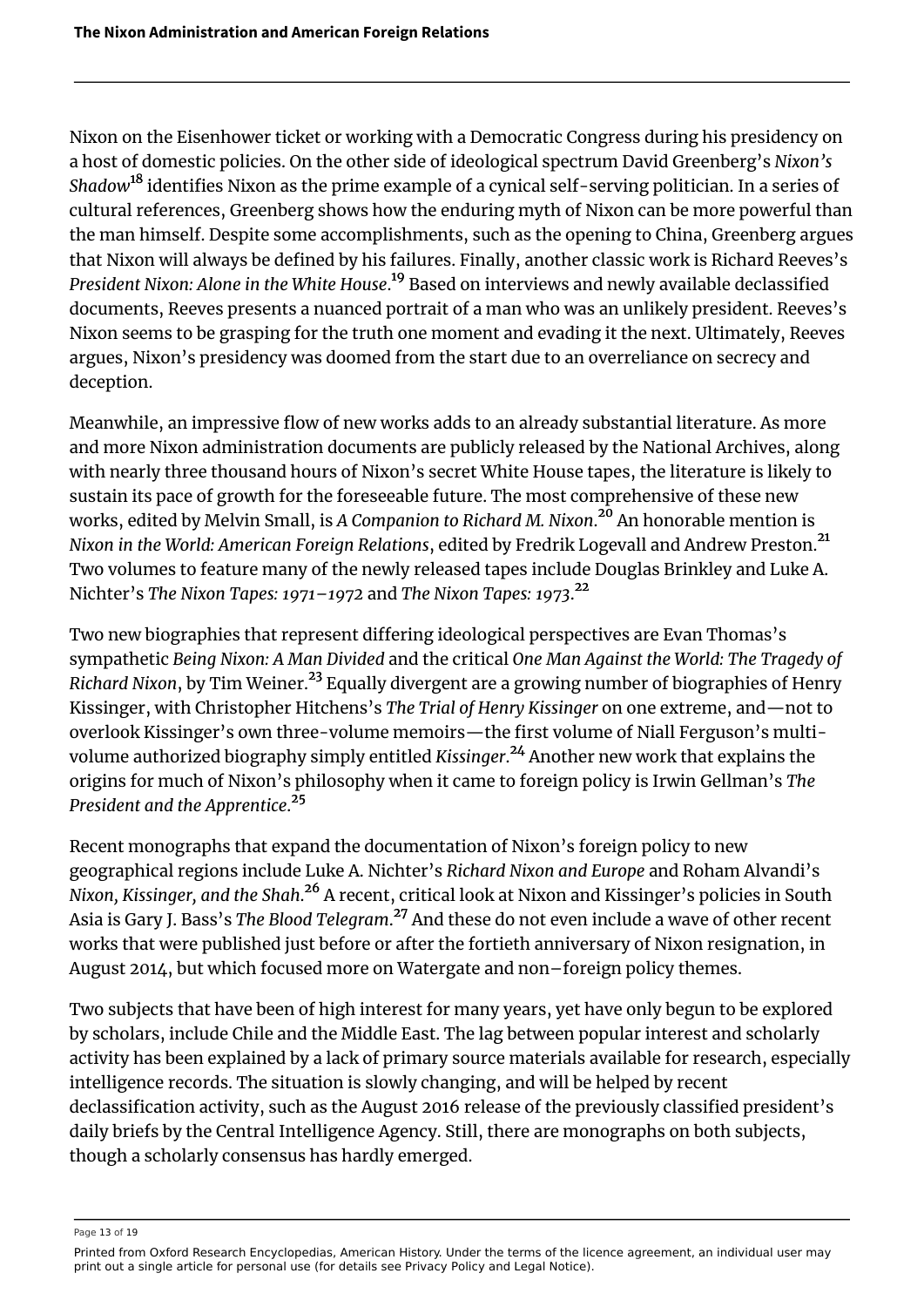<span id="page-14-1"></span><span id="page-14-0"></span>Regarding Chile, Lubna Z. Qureshi's *Nixon, Kissinger, and Allende: U.S. Involvement in the 1973 Coup in Chile* focuses on the involvement of the CIA and the Nixon White House in the coup.[28](#page-18-14) On the other hand, Kristian Gustafson's *Hostile Intent: U.S. Covert Operations in Chile, 1964–1974* denies any direct role in the 1973 coup. $^{29}$  $^{29}$  $^{29}$  Finally, another recent work expands the discussion even further: Tanya Harmer's *Allende's Chile and the Inter-American Cold War* redirects the conversation away from U.S. and Cold War and instead focuses on actions of local and regional actors<sup>[30](#page-18-16)</sup>

<span id="page-14-4"></span><span id="page-14-3"></span><span id="page-14-2"></span>On the Middle East, some of the most pioneering works have been produced by scholars abroad, such as Tore T. Petersen's *Richard Nixon, Great Britain, and the Anglo-American Alignment in the Persian Gulf and Arabian Peninsula: Making Allies Out of Clients*. [31](#page-18-17) Boaz Vanetik and Zaki Shalom's *The Nixon Administration and the Middle East Peace Process, 1969–1973: From the Rogers Plan to the Outbreak of the Yom Kippur War* was first available in Hebrew.[32](#page-18-18) A major work just published by a U.S.–based scholar is Salim Yaqub's *Imperfect Strangers: Americans, Arabs, and U.S.-Middle East Relations in the 1970s*. [33](#page-18-19) Approximately half of the book covers the Nixon years, as Yaqub shows that the 1970s was a critical turning point in relations between the United States and the Middle East. As more and more records are declassified, the fields of Chile, the Middle East, and many others will remain fruitful areas of research.

#### <span id="page-14-5"></span>**Primary Sources**

The official repository of the Nixon White House records is the Richard M. Nixon Presidential Library and Museum, located in Yorba Linda, California. A part of the National Archives and Records Administration (NARA), major collections related to foreign policy subjects include the National Security Council Files, President's Personal File, White House Central Files, White House Special File, various Staff Member Office Files (SMOF), Audiovisual materials, and White House tapes. Also, relevant records can be found in numerous Record Groups at both the Nixon Library and NARA's Archives II, located at College Park, Maryland. Such Record Groups exist for most executive branch agencies (e.g., Record Group 59) is the Department of State.

In addition to official records, collections of personal papers of members of the Nixon administration are scattered across many universities, as well as some of the nation's larger manuscript libraries, including the Hoover Institution at Stanford University and the Library of Congress. Some of these personal papers were the grist for a substantial number of biographies and memoirs, though these can be spotty for scholars. Many key figures of the Nixon White House never wrote proper memoirs (e.g., John Mitchell, Pat Nixon) while many written during the 1970s were published when some authors were defendants and the desire to pay ongoing legal fees outweighed writing a durable history. Despite all that has already been writing about them, the Nixon tapes remain arguably the most underutilized primary source. It is ironic that a plethora of books were published about the secret tapes of the Kennedy and Johnson administration before anyone similarly tackled the Nixon tapes. Part of the problem is simply size; Nixon recorded more than all other presidents combined, a daunting figure out 3,451 hours. But part of the challenge is convincing scholars and the public that we have more to learn.

<span id="page-14-6"></span>Stanley Kutler was an early pioneer, publishing more Nixon tape transcripts than anyone else, but he limited himself to Watergate subjects in his *Abuse of Power.<sup>[34](#page-19-0)</sup> Arguably the first to successfully use the tapes in a major foreign policy* publication was Jeffrey Kimball in his two books *Nixon's Vietnam War* and *The Vietnam War Files*. [35](#page-19-1) At that stage

<span id="page-14-7"></span>Page 14 of 19

Printed from Oxford Research Encyclopedias, American History. Under the terms of the licence agreement, an individual user may print out a single article for personal use (for details see Privacy Policy and Legal Notice).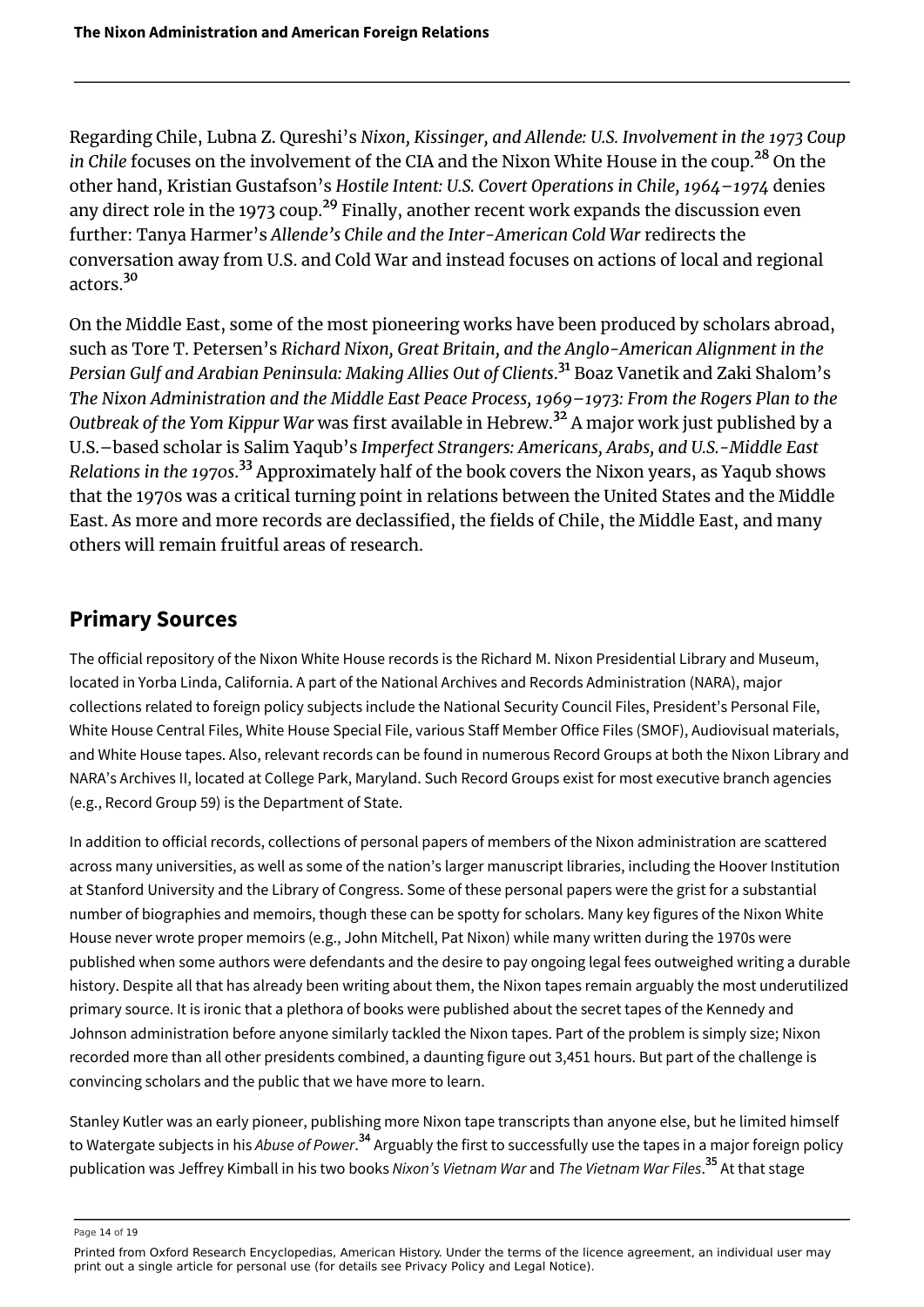approximately 5 to 7 percent of the tapes had been transcribed and published in some form. During the decade that followed, the tapes made cameo appearances in various books, but no one sought to tackle them in any systematic way. During this period, the University of Virginia's Miller Center of Public Affairs Presidential Recordings Program did more than anyone else.

For several years, the most prolific transcribers of the Nixon tapes were not academics, but historians at the Department of State Historian's Office (HO). For a time, the HO had a "tapes team," composed of Richard A. Moss and Anand Toprani, who transcribed tapes that ended up on numerous Nixon/Ford volumes of the series *Foreign Relations of the United States*. Working at the same time, Luke A. Nichter spent approximately a decade transcribing the tapes, bringing the total published to 12 to 15 percent of the total through collaboration with Douglas Brinkley on two books to date. In addition, the public can access digitized versions of the tapes on the websites of the Miller Center, Luke A. Nichter, and the Richard Nixon Presidential Library.

### **Links to Digital Materials**

[Digital National Security Archive](http://nsarchive.chadwyck.com/) *[<http://nsarchive.chadwyck.com/>](http://nsarchive.chadwyck.com/)*.

[Nixon Tapes](http://www.nixontapes.org/) **[<http://www.nixontapes.org/>](http://www.nixontapes.org/)**.

[Public Papers of Richard Nixon \(The American Presidency Project\)](http://www.presidency.ucsb.edu/richard_nixon.php) *[<http://www.presidency.ucsb.edu/](http://www.presidency.ucsb.edu/richard_nixon.php) [richard\\_nixon.php>](http://www.presidency.ucsb.edu/richard_nixon.php)*.

[Richard M. Nixon Presidential Library & Museum](https://www.nixonlibrary.gov/) *[<https://www.nixonlibrary.gov/>](https://www.nixonlibrary.gov/)*.

[University of Virginia, Miller Center of Public Affairs Presidential Recordings Program](http://millercenter.org/presidentialrecordings) *[<http://millercenter.org/](http://millercenter.org/presidentialrecordings) [presidentialrecordings>](http://millercenter.org/presidentialrecordings)*.

US Department of State, Office of the Historian, *[Foreign Relations of the United States, 1969–1976](https://history.state.gov/historicaldocuments/nixon-ford) [<https://](https://history.state.gov/historicaldocuments/nixon-ford) [history.state.gov/historicaldocuments/nixon-ford>](https://history.state.gov/historicaldocuments/nixon-ford)*.

#### **Further Reading**

Aitken, Jonathan. *Nixon: A Life*. Washington, DC: Regnery, 1993.

Alvandi, Roham. *Nixon, Kissinger, and the Shah: The United States and Iran in the Cold War*. New York: Oxford University Press, 2014.

Ambrose, Stephen E. *Nixon: The Education of a Politician, 1913–1962*. Vol. 1. New York: Simon & Schuster, 1988.

Ambrose, Stephen E. *Nixon: The Triumph of a Politician, 1962–1972*. Vol. 2. New York: Simon & Schuster, 1989.

Ambrose, Stephen E. *Nixon: Ruin and Recovery, 1973–1990*. Vol. 3. New York: Simon & Schuster, 1992.

Bass, Gary Jonathan. *The Blood Telegram: Nixon, Kissinger, and a Forgotten Genocide*. New York: Alfred A. Knopf, 2013.

Black, Conrad. *Richard M. Nixon: A Life in Full*. New York: Public Affairs, 2007.

Page 15 of 19

Printed from Oxford Research Encyclopedias, American History. Under the terms of the licence agreement, an individual user may print out a single article for personal use (for details see Privacy Policy and Legal Notice).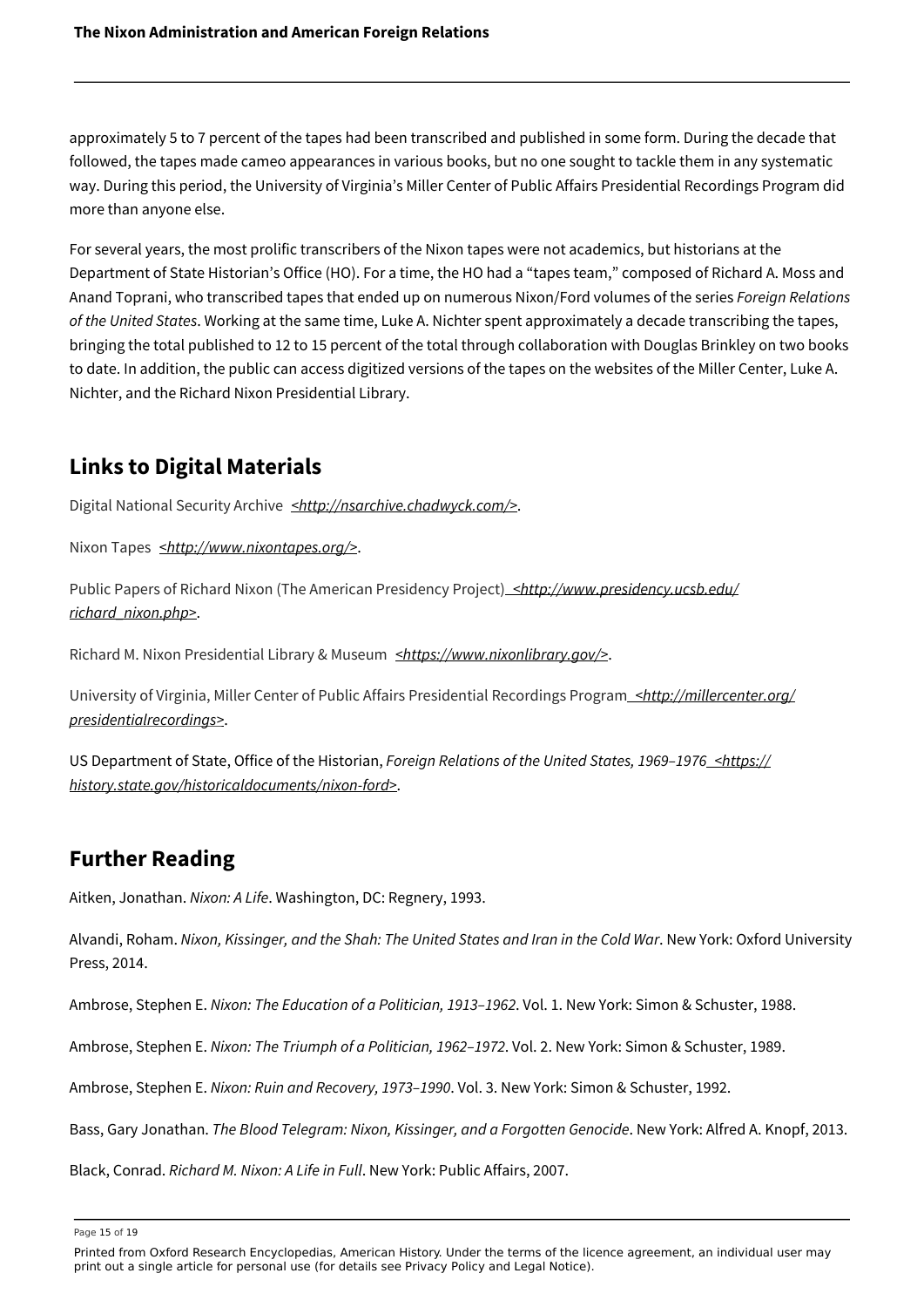Brinkley, Douglas, and Luke A. Nichter. *The Nixon Tapes: 1971–1972*. Boston: Houghton Mifflin Harcourt, 2014.

Brinkley, Douglas, and Luke A. Nichter. *The Nixon Tapes: 1973*. Boston: Houghton Mifflin Harcourt, 2015.

Burr, William, and Jeffrey P. Kimball. *Nixon's Nuclear Specter: The Secret Alert of 1969, Madman Diplomacy, and the Vietnam War*. Lawrence: University Press of Kansas, 2015.

Ferguson, Niall. *Kissinger, 1923–1968: The Idealist*. Vol. 1. New York: Penguin, 2015.

Gellman, Irwin F. *The President and the Apprentice: Eisenhower and Nixon, 1952–1961*. New Haven, CT: Yale University Press, 2015.

Greenberg, David. *Nixon's Shadow: The History of an Image*. New York: W. W. Norton, 2003.

Kimball, Jeffrey P. *Nixon's Vietnam War*. Lawrence: University Press of Kansas, 1998.

Kimball, Jeffrey P. *The Vietnam War Files: Uncovering the Secret History of Nixon-Era Strategy*. Lawrence: University Press of Kansas, 2004.

Kissinger, Henry. *White House Years*. Boston: Little, Brown, 1979.

Kissinger, Henry. *Years of Upheaval*. Boston: Little, Brown, 1982.

Kissinger, Henry. *Years of Renewal*. New York: Simon & Schuster, 1999.

Kutler, Stanley. *Abuse of Power: The New Nixon Tapes*. New York: Free Press, 1997.

Logevall, Fredrik, and Andrew Preston, eds. *Nixon in the World: American Foreign Relations, 1969–1977*. New York: Oxford University Press, 2008.

Nichter, Luke A. *Richard Nixon and Europe: The Remaking of the Postwar Atlantic World*. New York: Cambridge University Press, 2015.

Nixon, Richard. *RN: The Memoirs of Richard Nixon*. New York: Grosset & Dunlap, 1978.

Reeves, Richard. *President Nixon: Alone in the White House*. New York: Simon & Schuster, 2001.

Sargent, Daniel. *A Superpower Transformed: The Remaking of American Foreign Relations in the 1970s*. New York: Oxford University Press, 2015.

Small, Melvin, ed. *A Companion to Richard Nixon*. Malden, MA: Wiley-Blackwell, 2011.

Thomas, Evan. *Being Nixon: A Man Divided*. New York: Random House, 2015.

Weiner, Tim. *One Man against the World: The Tragedy of Richard Nixon*. New York: Henry Holt and Company, 2015.

#### **Notes**

<span id="page-16-0"></span>[1.](#page-2-0) See Richard Nixon, "Asia after Vietnam," *Foreign Affairs* 46.1 (October 1967): 111–125.

Page 16 of 19

Printed from Oxford Research Encyclopedias, American History. Under the terms of the licence agreement, an individual user may print out a single article for personal use (for details see Privacy Policy and Legal Notice).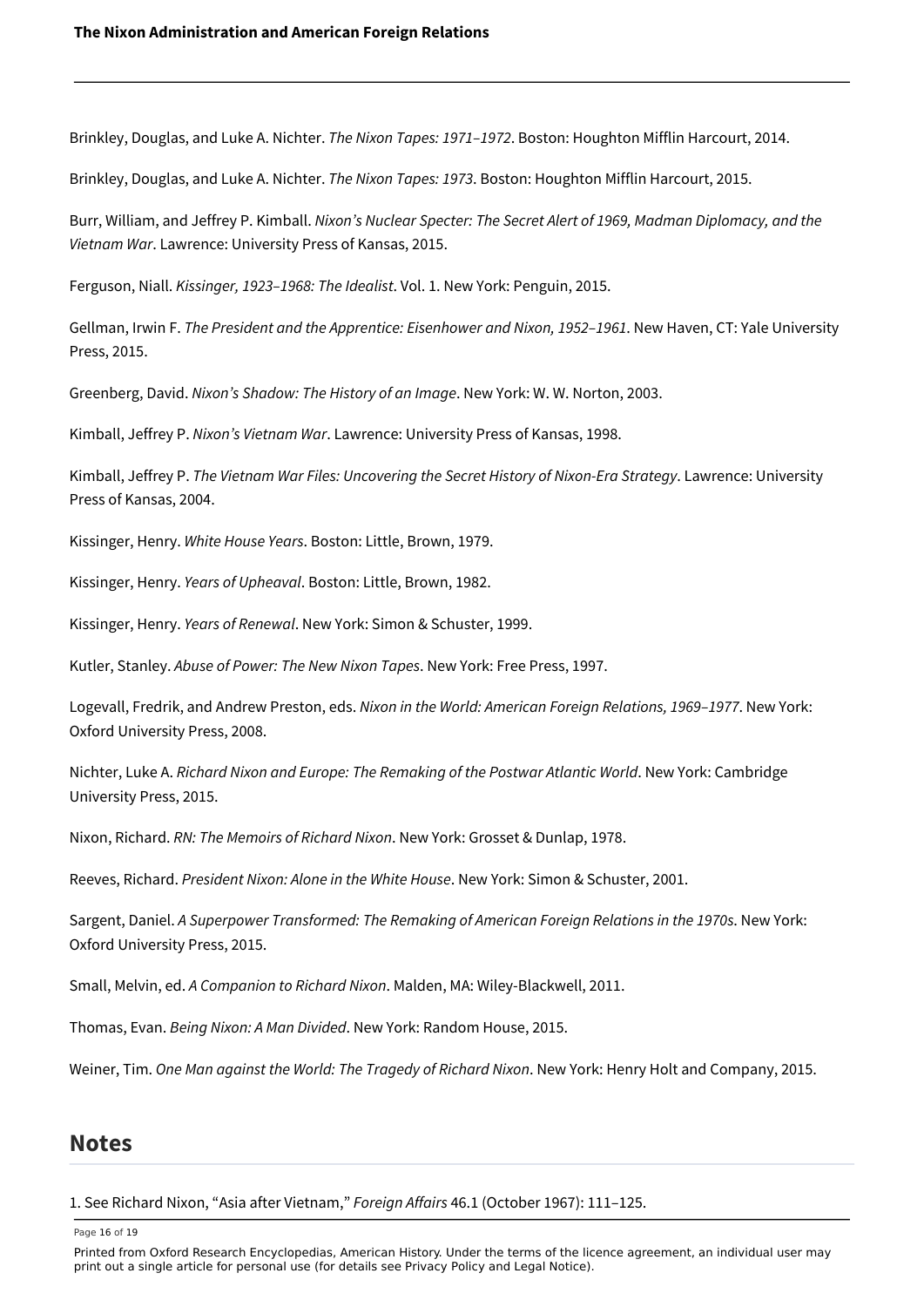<span id="page-17-0"></span>[2.](#page-2-1) He repeated and expanded on a number of these points in his "Address to the National on the War in Vietnam" of November 3, 1969. Also known as his "Silent Majority" speech, it is arguably the most significant address Nixon gave during his presidency.

<span id="page-17-1"></span>[3.](#page-2-2) Nixon, Richard. "[Informal Remarks in Guam with Newsmen](http://www.presidency.ucsb.edu/ws/?pid=2140) *[<http://www.presidency.ucsb.edu/ws/?pid=2140>](http://www.presidency.ucsb.edu/ws/?pid=2140)*." American Presidency Project, eds. Gerhard Peters and John T. Woolley, July 25, 1969.

<span id="page-17-2"></span>[4.](#page-3-0) Following the latest release of Nixon tapes in August 2013, there are now a total of twenty-three conversations that substantively discuss Nixon's view of the Nixon Doctrine. The quick takeaway from these conversations leaves one with the sense that the Nixon Doctrine was neither solely about Vietnam nor a truly global doctrine—if such a thing is even possible—but somewhere in between. While Nixon and Kissinger cared about some parts of the world more than others, in these recordings Nixon himself provides examples of how the Nixon Doctrine was to have application to foreign policy with Asia, Latin America, the Middle East, and Europe. A number of these tapes were not available when the authors previously wrote on the subject. For example, see Jeffrey Kimball, "The Nixon Doctrine: A Saga of Misunderstanding," *Presidential Studies Quarterly* 36.1 (2006): 59–74. However, new works should be aware of newly released Nixon tapes. Other works that have expanded our understanding of the Nixon Doctrine as the National Archives has declassified more sources include Dan Caldwell, "The Legitimation of the Nixon-Kissinger Grand Design and Grand Strategy, *Diplomatic History* 33.4 (2009): 633–652; Luke A. Nichter, *Richard Nixon and Europe: The Reshaping of the Postwar Atlantic World* (New York: Cambridge University Press, 2015); and Roham Alvandi, *Nixon, Kissinger, and the Shah: The United States and Iran in the Cold War* (New York: Oxford University Press, 2014).

<span id="page-17-3"></span>[5.](#page-6-0) The best studies, by scholars such as Pierre Asselin and Lien-Hang T. Nguyen, emphasize the international aspects of the conflict and the agency of non-American actors. For example, see Asselin's *A Bitter Peace: Washington, Hanoi, and the Making of the Paris Agreement* (University of North Carolina Press, 2002), and *Hanoi's Road to the Vietnam War, 1954–1965* (University of California Press, 2013); and Nguyen's *Hanoi's War: An International History of the War for Peace in Vietnam* (University of North Carolina Press, 2012).

<span id="page-17-4"></span>[6.](#page-6-1) Richard M. Nixon Notes, Box 1, July 7, 1968, Hoover Institution Archives, Stanford University, Stanford, CA.

<span id="page-17-5"></span>[7.](#page-7-0) David C. Geyer and Douglas E. Selvage, eds., *Soviet-American Relations: The Détente Years, 1969–1972* (Washington, DC: US Department of State), 90–97.

<span id="page-17-6"></span>[8.](#page-7-1) H. R. Haldeman, *The Ends of Power* (New York: Times Books, 1978), 83.

<span id="page-17-7"></span>[9.](#page-7-2) For a recent overview of the Madman Theory and the Vietnam War, see James Rosen and Luke A. Nichter, "Madman in the White House: Why Looking Crazy Can Be An Asset When You're Staring Down The Russians," foreignpolicy.com, March 25, 2014; and William Burr and Jeffrey P. Kimball, *Nixon's Nuclear Specter: The Secret Alert of 1969, Madman Diplomacy, and the Vietnam War* (Lawrence: University Press of Kansas, 2015).

<span id="page-17-8"></span>[10.](#page-8-0) Richard M. Nixon, *RN: The Memoirs of Richard Nixon* (New York: Grosset & Dunlap, 1978), 530.

<span id="page-17-9"></span>[11.](#page-8-1) Henry Kissinger, *White House Years* (Boston: Little, Brown, 1979), 867.

<span id="page-17-10"></span>[12.](#page-8-2) The most recent critical account of these events can be found in Gary Jonathan Bass, *The Blood Telegram: Nixon, Kissinger, and a Forgotten Genocide* (New York: Alfred A. Knopf, 2013).

<span id="page-17-11"></span>[13.](#page-10-0) For a discussion related to the War Powers Act and presidential authority during war time, see John Hart Ely, *On Constitutional Ground* (Princeton, NJ: Princeton University Press, 1996), Louis Fisher, *Presidential War Power* (Lawrence: University Press of Kansas, 1995); Richard F. Grimmett, War Powers Resolution: Presidential Compliance (Congressional Research Service, 2007); Edward Keynes, *Undeclared War: Twilight Zone of Constitutional Power*  (University Park: Pennsylvania State University Press, 1982); Richard H. Kohn, ed., *Military Laws of the United States*

Page 17 of 19

Printed from Oxford Research Encyclopedias, American History. Under the terms of the licence agreement, an individual user may print out a single article for personal use (for details see Privacy Policy and Legal Notice).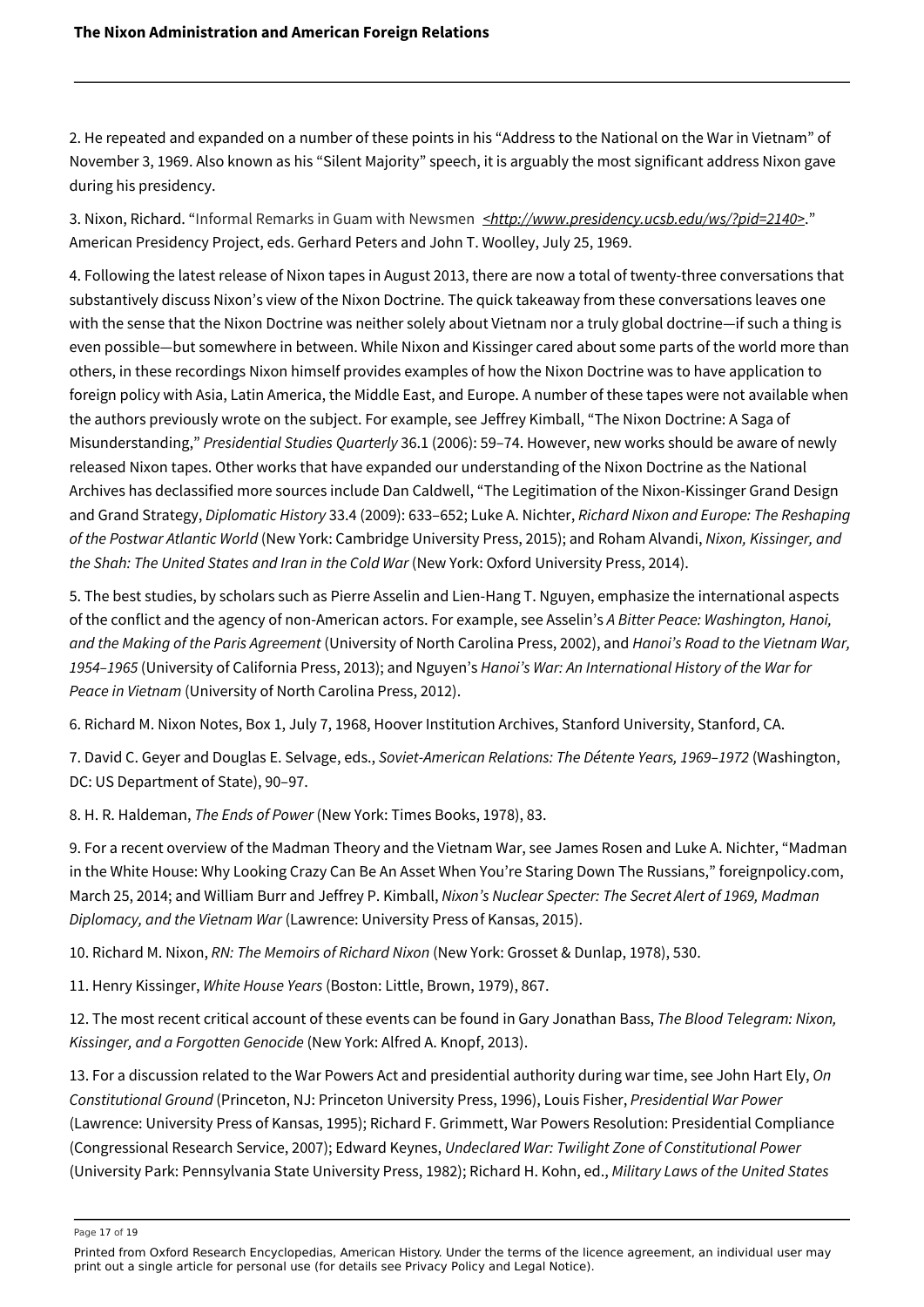*from the Civil War through the War Powers Act of 1973* (New York: Arno Press, 1979); and John Lehman, *Making War: The 200-Year-Old Battle Between the President and Congress over How America Goes to War* (New York: Charles Scribner's Sons, 1992).

<span id="page-18-0"></span>[14.](#page-11-0) In addition, the federal courts have sustained and even legitimated such presidential behavior and congressional abdication of decisions to wage undeclared war. See *Campbell v. Clinton*, 52 F. Supp. 2d 34 (D.D.C. 1999), affirmed, 203 F.3d 19 (D.C. Cir. 2000), cert. denied, 531 U.S. 815 (2000).

<span id="page-18-1"></span>[15.](#page-12-0) Johnathan Aitken, Nixon: A Life (Washington, DC: Regnery, 1993).

<span id="page-18-2"></span>[16.](#page-12-1) Stephen E. Ambrose, *Nixon: The Education of a Politician, 1913–1962*, vol. 1 (New York: Simon & Schuster, 1988); *Nixon*: *The Triumph of a Politician, 1962–1972*, vol. 2 (New York: Simon & Schuster, 1989); and *Nixon*: *Ruin and Recovery, 1973–1990*, vol. 3 (New York: Simon & Schuster, 1992).

<span id="page-18-3"></span>[17.](#page-12-2) Conrad Black, *Richard M. Nixon: A Life in Full* (New York: Public Affairs, 2007).

<span id="page-18-4"></span>[18.](#page-13-0) David Greenberg, *Nixon's Shadow: The History of an Image* (New York: W. W. Norton, 2003).

<span id="page-18-5"></span>[19.](#page-13-1) Richard Reeves, *President Nixon: Alone in the White House* (New York: Simon & Schuster, 2001).

<span id="page-18-6"></span>[20.](#page-13-2) Melvin Small, ed., *A Companion to Richard Nixon* (Malden, MA: Wiley-Blackwell, 2011).

<span id="page-18-7"></span>[21.](#page-13-3) Fredrik Logevall and Andrew Preston, eds., *Nixon in the World: American Foreign Relations, 1969–1977* (New York: Oxford University Press, 2008).

<span id="page-18-8"></span>[22.](#page-13-4) Douglas Brinkley and Luke A. Nichter, *The Nixon Tapes: 1971–1972* (Boston: Houghton Mifflin Harcourt, 2014), and *The Nixon Tapes: 1973* (Boston: Houghton Mifflin Harcourt, 2015).

<span id="page-18-9"></span>[23.](#page-13-5) Evan Thomas, *Being Nixon: A Man Divided* (New York: Random House, 2015); and Tim Weiner, *One Man against the World: The Tragedy of Richard Nixon* (New York: Henry Holt and Company, 2015).

<span id="page-18-10"></span>[24.](#page-13-6) Christopher Hitchens, *The Trial of Henry Kissinger* (London: Verso, 2001); and Niall Ferguson, *Kissinger, 1923–1968: The Idealist*, vol. 1 (New York: Penguin, 2015).

<span id="page-18-11"></span>[25.](#page-13-7) Irwin F. Gellman, *The President and the Apprentice: Eisenhower and Nixon, 1952–1961* (New Haven, CT: Yale University Press, 2015).

<span id="page-18-12"></span>[26.](#page-13-8) Nichter, *Richard Nixon and Europe*; and Alvandi, *Nixon, Kissinger, and the Shah*.

<span id="page-18-13"></span>[27.](#page-13-9) Bass, *The Blood Telegram*.

<span id="page-18-14"></span>[28.](#page-14-0) Lubna Z. Qureshi, *Nixon, Kissinger, and Allende: U.S. Involvement in the 1973 Coup in Chile* (Lanham, MD: Lexington Books, 2009).

<span id="page-18-15"></span>[29.](#page-14-1) Kristian Gustafson, *Hostile Intent: U.S. Covert Operations in Chile, 1964–1974* (Washington, DC: Potomac Books, 2007).

<span id="page-18-16"></span>[30.](#page-14-2) Tanya Harmer, *Allende's Chile and the Inter-American Cold War* (Chapel Hill: University of North Carolina Press, 2011).

<span id="page-18-17"></span>[31.](#page-14-3) Boaz Vanetik and Zaki Shalom, *The Nixon Administration and the Middle East Peace Process, 1969–1973: From the Rogers Plan to the Outbreak of the Yom Kippur War* (Chicago: Sussex Academic Press, 2013).

<span id="page-18-18"></span>[32.](#page-14-4) Tore T. Petersen, *Richard Nixon, Great Britain, and the Anglo-American Alignment in the Persian Gulf and Arabian Peninsula: Making Allies Out of Clients* (Chicago: Sussex Academic Press, 2009).

<span id="page-18-19"></span>[33.](#page-14-5) Salim Yaqub, *Imperfect Strangers: Americans, Arabs, and U.S.-Middle East Relations in the 1970s* (Ithaca, NY: Cornell University Press, 2016).

Page 18 of 19

Printed from Oxford Research Encyclopedias, American History. Under the terms of the licence agreement, an individual user may print out a single article for personal use (for details see Privacy Policy and Legal Notice).